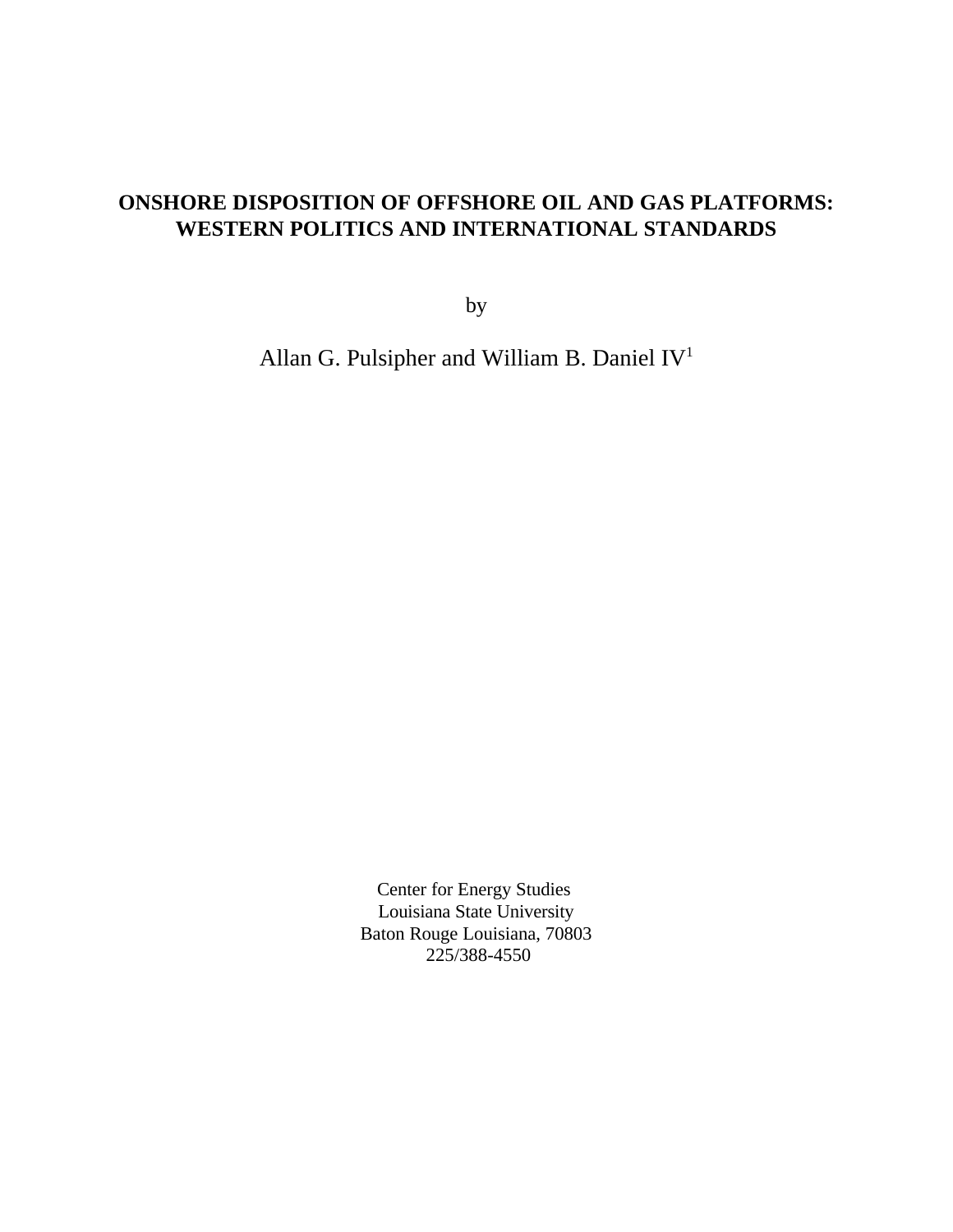### **ONSHORE DISPOSITION OF OFFSHORE OIL AND GAS PLATFORMS: WESTERN POLITICS AND INTERNATIONAL STANDARDS**

# **ABSTRACT**

Onshore-only disposition of retired offshore oil and gas platforms has become a core strategic objective for ocean/environmental advocates and policy-makers. Although international oil companies oppose an onshore-only requirement, its rejection is no longer a high priority for them. The ascendancy of onshore-only disposition reflects a rational and predictable response to political attitudes, values, and expectations in Western Europe by both governmental policymakers and petroleum industry strategists. Repercussions from the fight over the disposition of the obsolete Brent Spar offshore oil storage and transfer facility are the proximate cause of the shift. It was not the result of new scientific information, better engineering practice, or changes in the offshore experience of the oil and gas industry worldwide. Onshore disposition has been used voluntarily for most platforms that oil and gas companies have retired because it was the least expensive course of action. But as platforms move further from shore toward deeper waters onshore disposition is more frequently inferior to other disposition alternatives–from both an environmental and economic point of view. If onshore-only disposition were to become an international standard, either *de facto or de jure,* some offshore producing areas would incur significantly higher disposition costs and lose opportunities to better utilize and protect their marine resources.

\* \* \*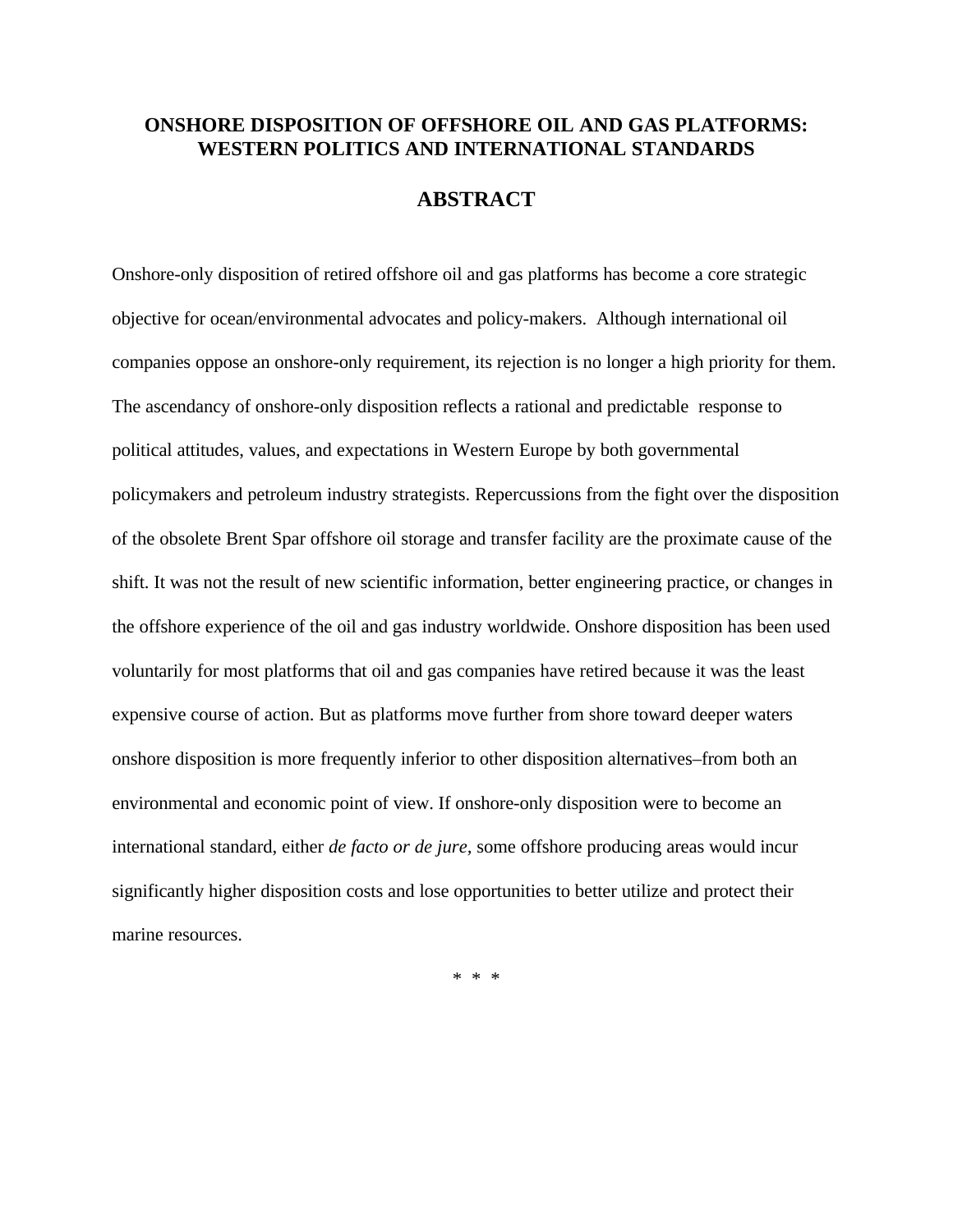## **ONSHORE DISPOSITION OF OFFSHORE OIL AND GAS PLATFORMS: WESTERN POLITICS AND INTERNATIONAL STANDARDS**

#### **1. Making onshore-only disposition<sup>2</sup> of platforms an international standard**

A common wisdom has been forming among environmentalists that the only "right" or "environmentally correct" thing to do with retired offshore oil and gas platforms is to dismantle them completely and bring all their component parts to shore for disposal and salvage. The objectives of this paper are to discuss the evolution of this view and to evaluate onshore-only disposition as an international policy standard for managing offshore ocean resources.

#### **1.1 The U.K./Norway reversal.**

The best evidence of the shift in favor of onshore-only platform disposition is the reversal of traditional positions that took place at the meeting of the 1998 OSPAR Commission<sup>3</sup> in Portugal. At that meeting both the British and Norwegian governments dropped their longstanding opposition to such a requirement and joined with their Northern European counterparts in accepting "onshore-only disposition" for North Sea platforms fabricated from steel.<sup>4</sup> These two governments have jurisdiction over most of the North Sea platforms and incur directly or indirectly costs of decommissioning and disposition of such platforms. In the past their insistence on case-by-case decision-making for the disposition of platforms had been steadfast. Their agreement signifies that they acknowledge they will be bound by the OSPAR agreement.

Undoubtedly there were many reasons that the British and Norwegian governments reversed their positions. Two of the more important considerations, however, probably were that:

First, built into the agreement was an implicit exemption for the twenty-three very large concrete platforms in the North Sea that would be very expensive to remove, if not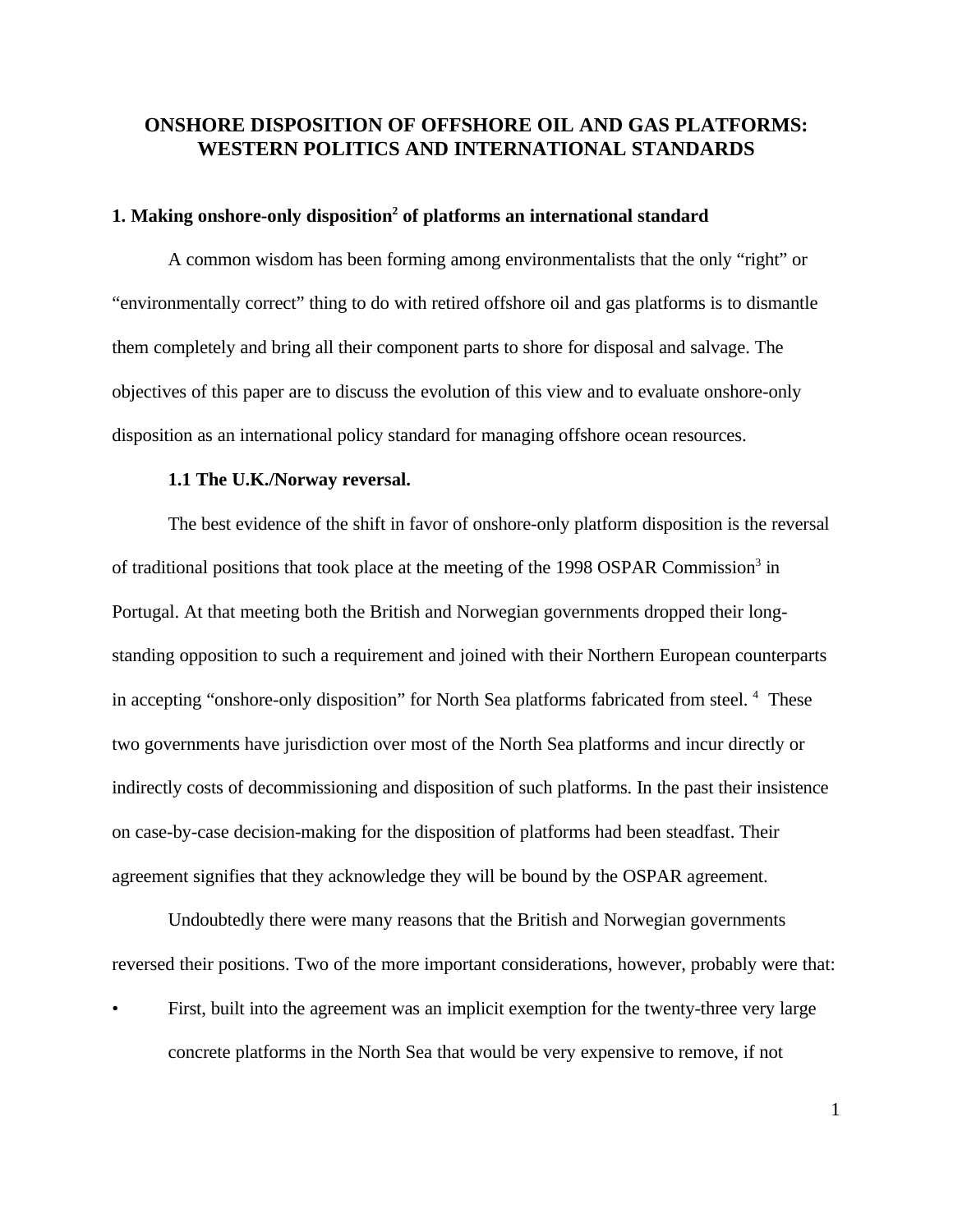impossible to remove entirely. Fourteen of the seventy platforms under Norway's jurisdiction are of this type, as are nine of the 180 installations under British control. Their complete removal has been estimated to *add* as much \$16.5 billion to the North Sea platform disposition costs.<sup>5</sup> Moreover, some suggest that other implicit exemptions or loopholes, were also included in the OSPAR agreement. Consequently, the onshore-only provisions of the agreement may not be as unambiguous as they appear.

• Second, the success of environmental organizations who triumphed in the battle over the disposition of the Brent spar boosted their political clout,. The environmentalists were led by Greenpeace, but included the "Green" political parties prominent in Western European countries. In the eyes of many, their victory validated both Greenpeace's assumption of environmental leadership in this area and their claim that onshore-only disposition of platforms is the only environmentally responsible and morally defensible policy for countries to follow. <sup>6</sup>

These two considerations are closely interrelated. The "political clout" that Greenpeace and its allies demonstrated in the Brent Spar episode made the oil and gas industry willing to pay more for "insurance" against having to spend yet billions more trying to remove the very large, concrete North Sea structures. Had Greenpeace's efforts failed, it is likely that the U.K. and Norway would have maintained their opposition to the onshore-only requirement. Further, the perception of and respect for the political power of the environmental advocates of onshore-only disposition may well prevent the loopholes in the OSPAR agreement from being utilized.

#### **1.2 The relevance and irrelevance of the Brent spar campaign**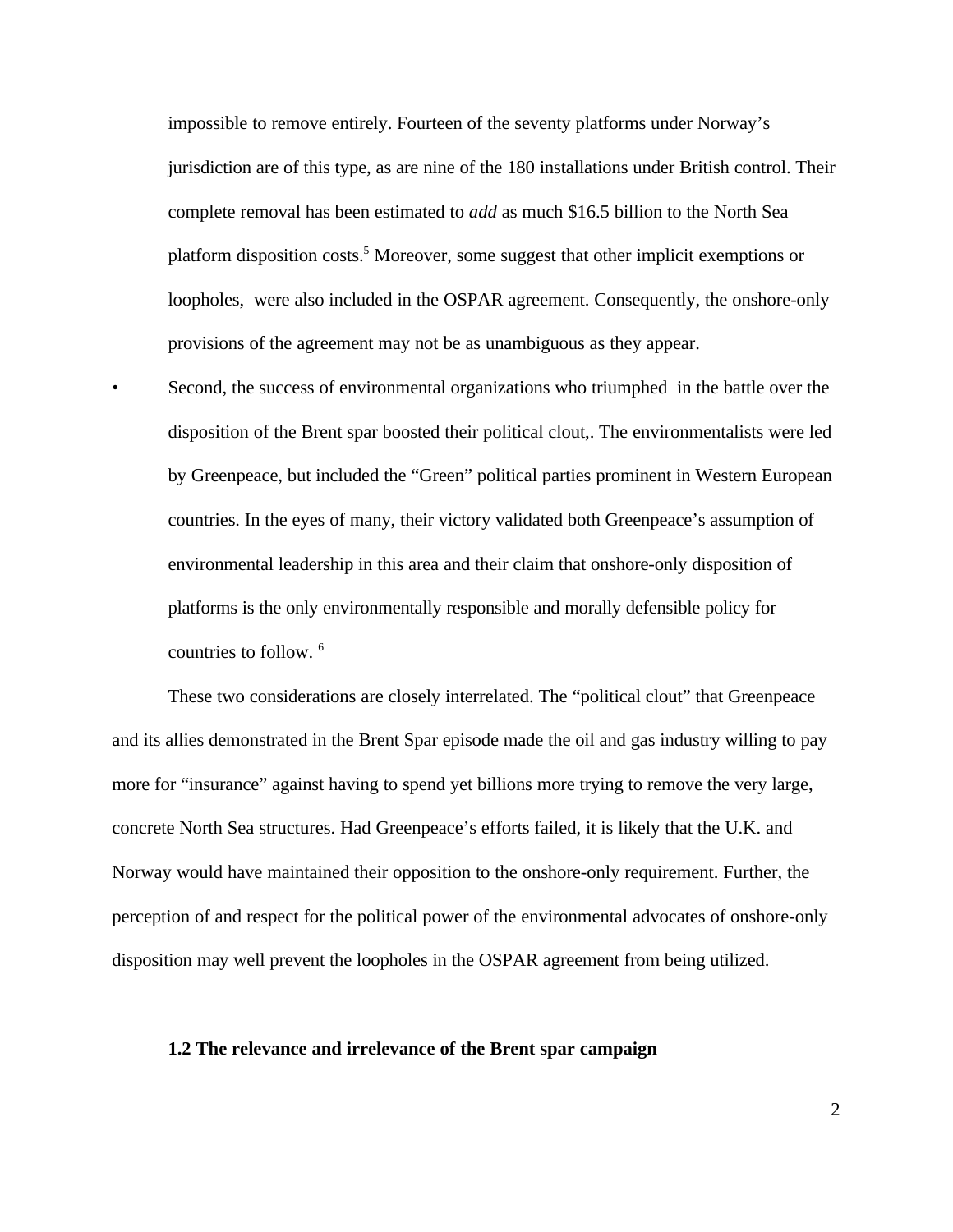The Brent spar episode was an international news event that has clearly, if misleadingly, defined the platform disposition issue for the public, as well as most private and public environmental/ocean organizations.

A point regularly glossed over in the debate was that the Brent spar was neither an oil platform nor an oil rig, but a storage repository and transfer point for North Sea oil produced before pipelines were operating. It was a closed, cigar-shaped structure 137 meters in height, with a diameter of 29 meters, weighing, empty, about 14,500 tonnes. Most of the structure was submerged. It was kept in position by six anchors in the seabed. In addition to living quarters and a landing pad, it consisted of ballast compartments to keep it afloat and stable and six large, vertically stacked, storage chambers big enough, in total, to accommodate 300,000 barrels of oil awaiting transfer to tankers. The technical aspect of the debate was how much toxic residue remained in the Spar's tanks and piping after it was drained and readied for scuttling.

The controversy over the Spar's disposition began in 1994 when Shell Oil Company proposed to decommission the no-longer-needed, 1970s vintage, storage and transfer facility.<sup>7</sup> Decommissioning requires removing all the oil and oil residues from storage tanks and pumping equipment that can be removed without cutting or dismantling the structure. Heavy metals and other toxic materials that have concentrated over the operating life of the facility remain in the residual sludge in the storage tanks and piping. After decommissioning, Shell proposed towing the facility to a deep ocean site 150 miles from shore where it would be scuttled and sunk in 6,000 feet of water.

After Shell's plans were approved by the British Government and released to the public, Greenpeace, an international environmental organization well known for its use of dramatic direct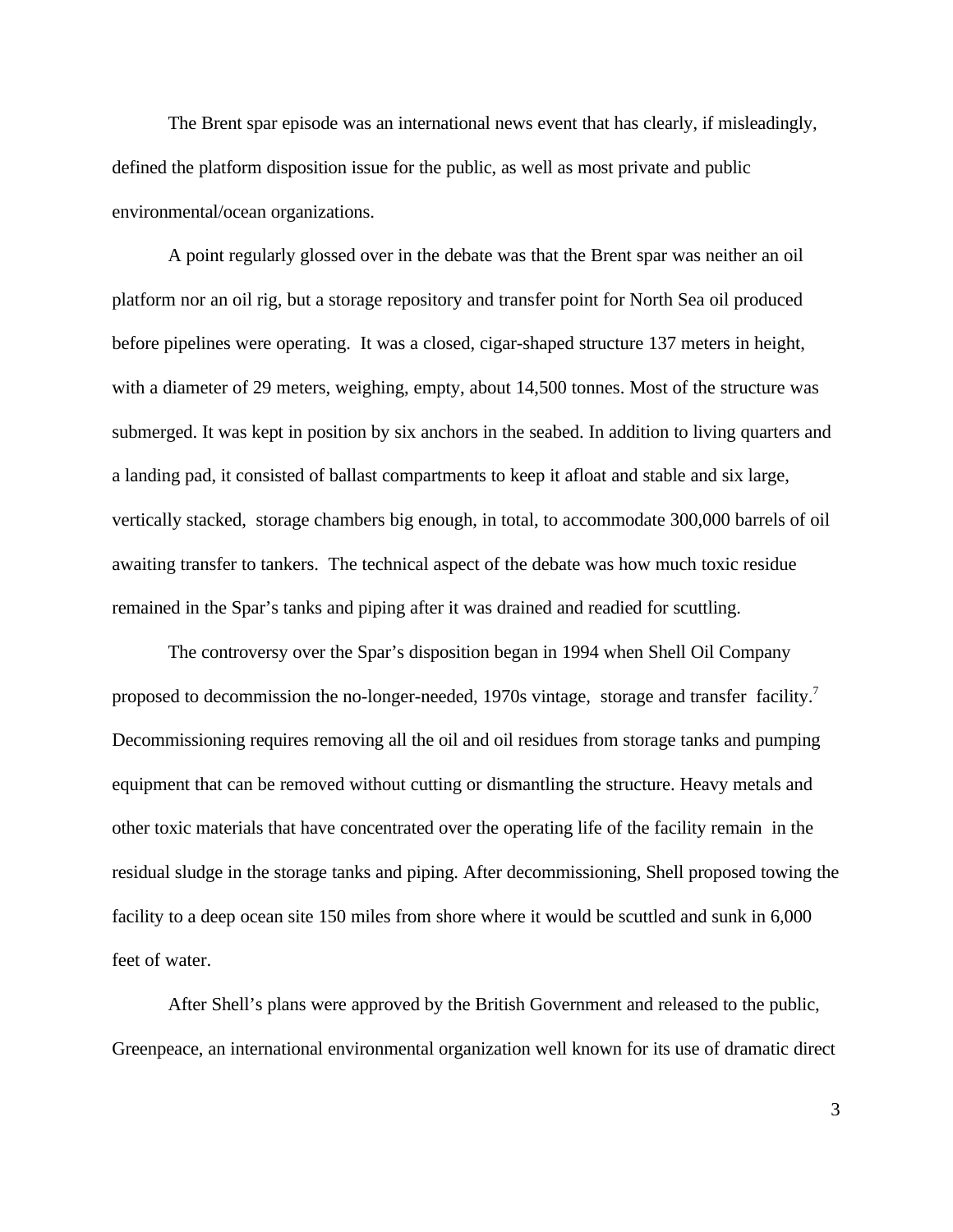action and civil disobedience, announced its opposition to the plan, which it termed "flagrant ocean dumping." Toxic residues remaining in the Spar's storage tanks and piping after they were cleaned and flushed were the focus of Greenpeace's concern. Their argument was that since the facility began operating in the 1970s, toxic heavy metals had accumulated in the sludges in the tanks and remained there after the tanks were emptied. The consequences of introducing such toxic sludges to the deep ocean were unknown, they said. Further, they could not be adequately monitored nor, if necessary, retrieved if the facility were sunk in 6000 feet of water. Thus the environmentally correct course was to bring the facility to shore.<sup>8</sup>

In the summer of 1995–following an unexpectedly fierce campaign featuring widespread consumer boycotts, letter and fire bombs, vandalism,<sup>9</sup> and Greenpeace's very telegenic boarding of the spar from helicopter at sea as it was being towed to the deep ocean disposal site -- Shell declared defeat and canceled its at-sea disposition. Figures 1.1 and l.2, taken from the German news magazine *Der Spiegel<sup>10</sup>*, capture better than words the intensity of the "debate."

Research completed subsequent to Shell's capitulation has strengthened the case for Shell's original proposal.

- First, measurements of the residual sludges showed that Greenpeace's estimate of the tonnes remaining in the spar's tanks and pipes was too high by an order of magnitude.
- Second, scientists reported in Britain's flagship scientific journal *Nature* that natural vents and seeps in the deep ocean floor at the proposed disposal site were releasing toxic heavy metals in amounts many times greater than Greenpeace's original estimate of the spar's load.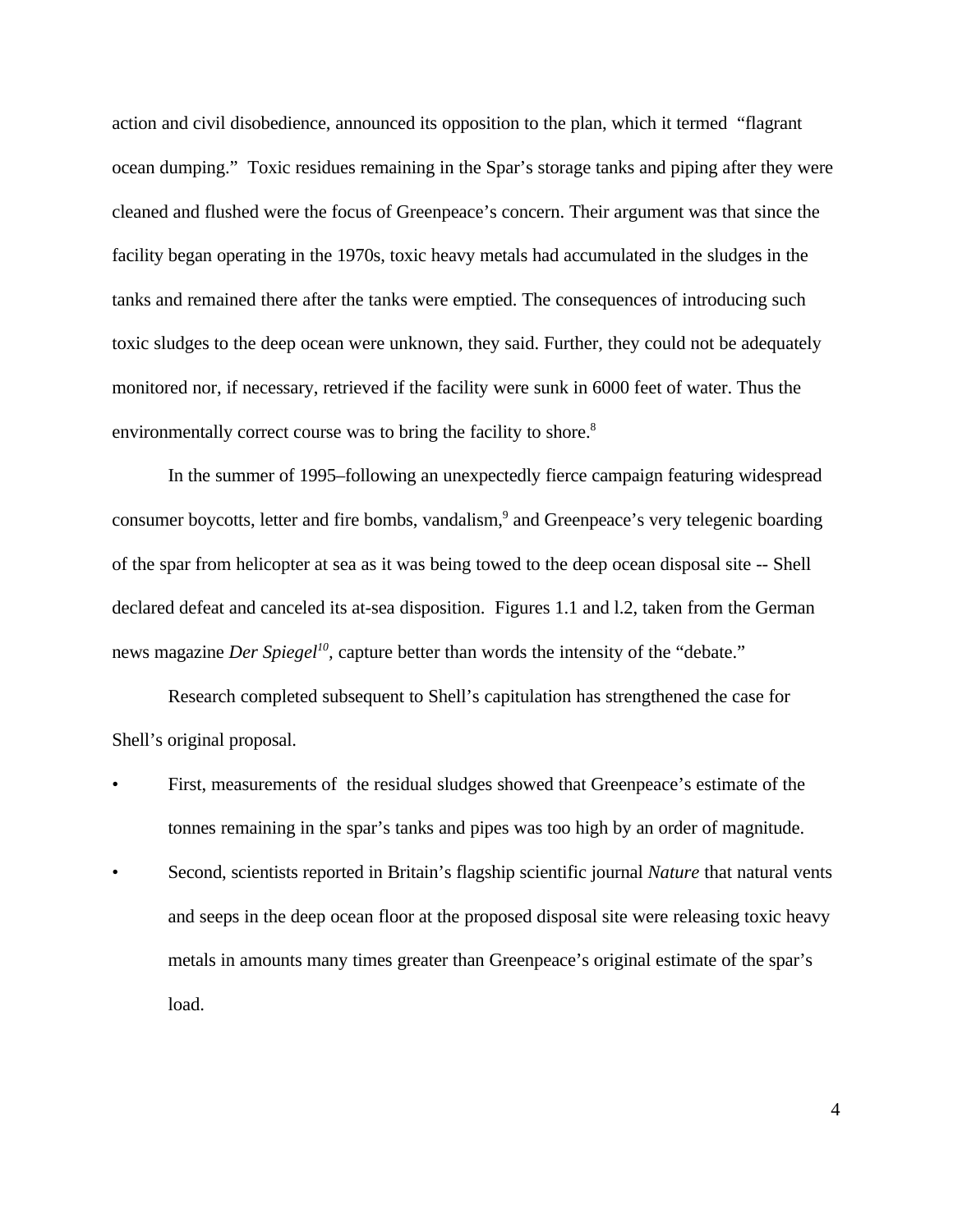

Fig 1.1



Figure 1.2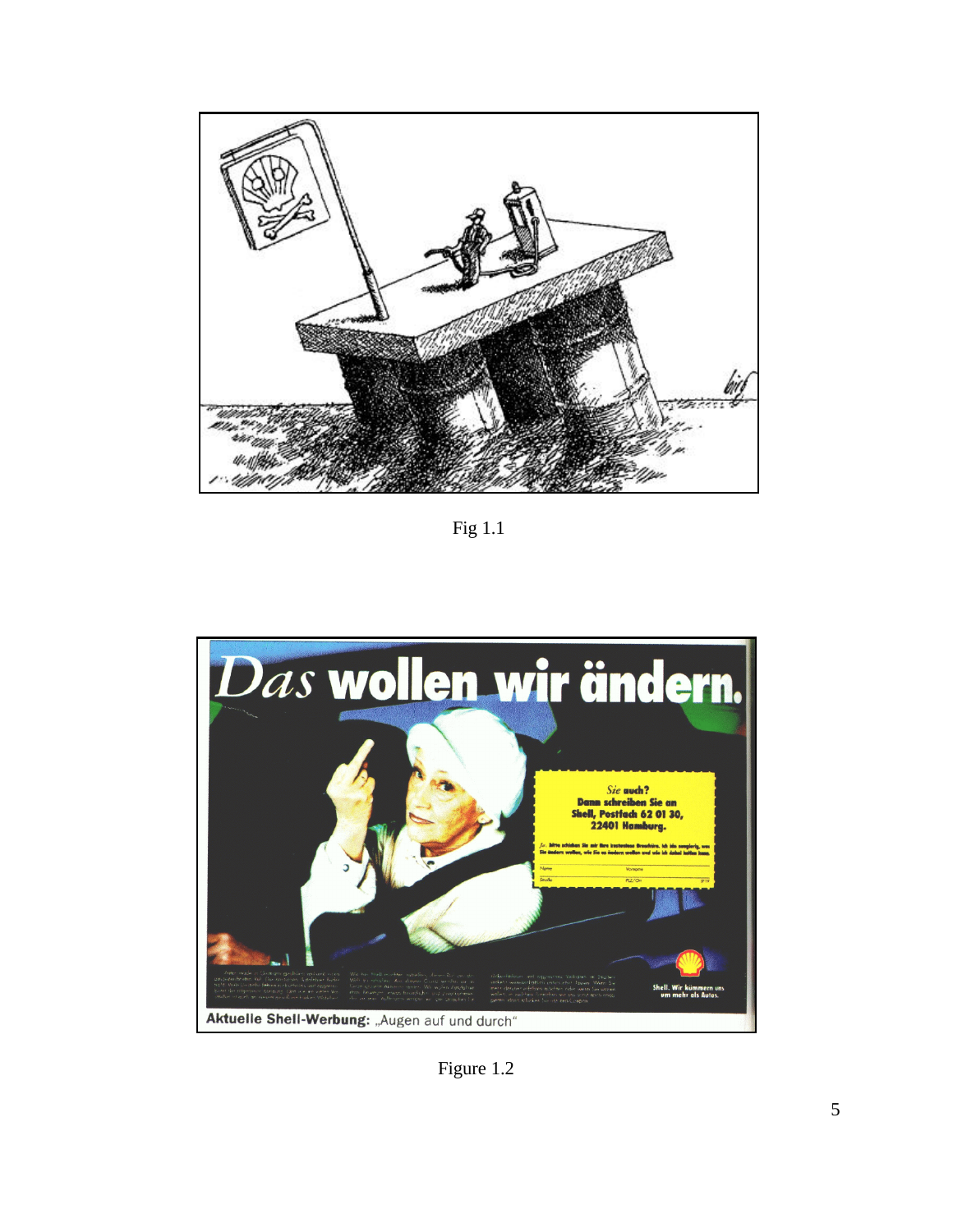Further, some of the deep ocean life forms at the proposed "dump site" use and, perhaps, depend on many of the same "toxic" materials resident in Brent Spar's residual sludge. As *Nature* editorialized about its article: "[T]he bacteria on the ocean floor would have greeted the arrival of Brent spar as if all their Christmases had come at once."<sup>11</sup>

By January of 1998, Shell was reported to have spent \$33 million simply to remove, repair, tow and store the facility while deciding on its disposition. Shell's new plan for disposal of the platform was estimated to cost about \$41 million. This is about \$10 million more than the cost of the original disposition plan (not including the \$33 million for interim storage). Ironically, perhaps, the new disposition plan calls for "slices" of the storage facility to be cut and submerged and used as part of the foundation for a new wharf. $^{12}$ 

The "real" costs to Shell, however, were current and future sales lost as a consequence of the boycott and damage to Shell's public image as a trustworthy and environmentally responsible company. No estimates of these costs have been made public, but they probably are larger than those directly incurred. With such events still fresh in their memories, it is not surprising that neither Shell's top managers nor the region's political leaders want to deal with contentious platform disposition issues.

The scientific ironies that surfaced during the Brent Spar episode are entertaining, but largely irrelevant to the current debate about platform disposition. The fact that Greenpeace,  $13$  the editors of the *Wall Street Journal,*<sup>14</sup> *Nature,<sup>15</sup>* and many others, repeatedly referred to the Brent Spar storage and transfer facility as an "oil platform" or "oil rig" is indicative of more than simply confusion as to appropriate technical terminology.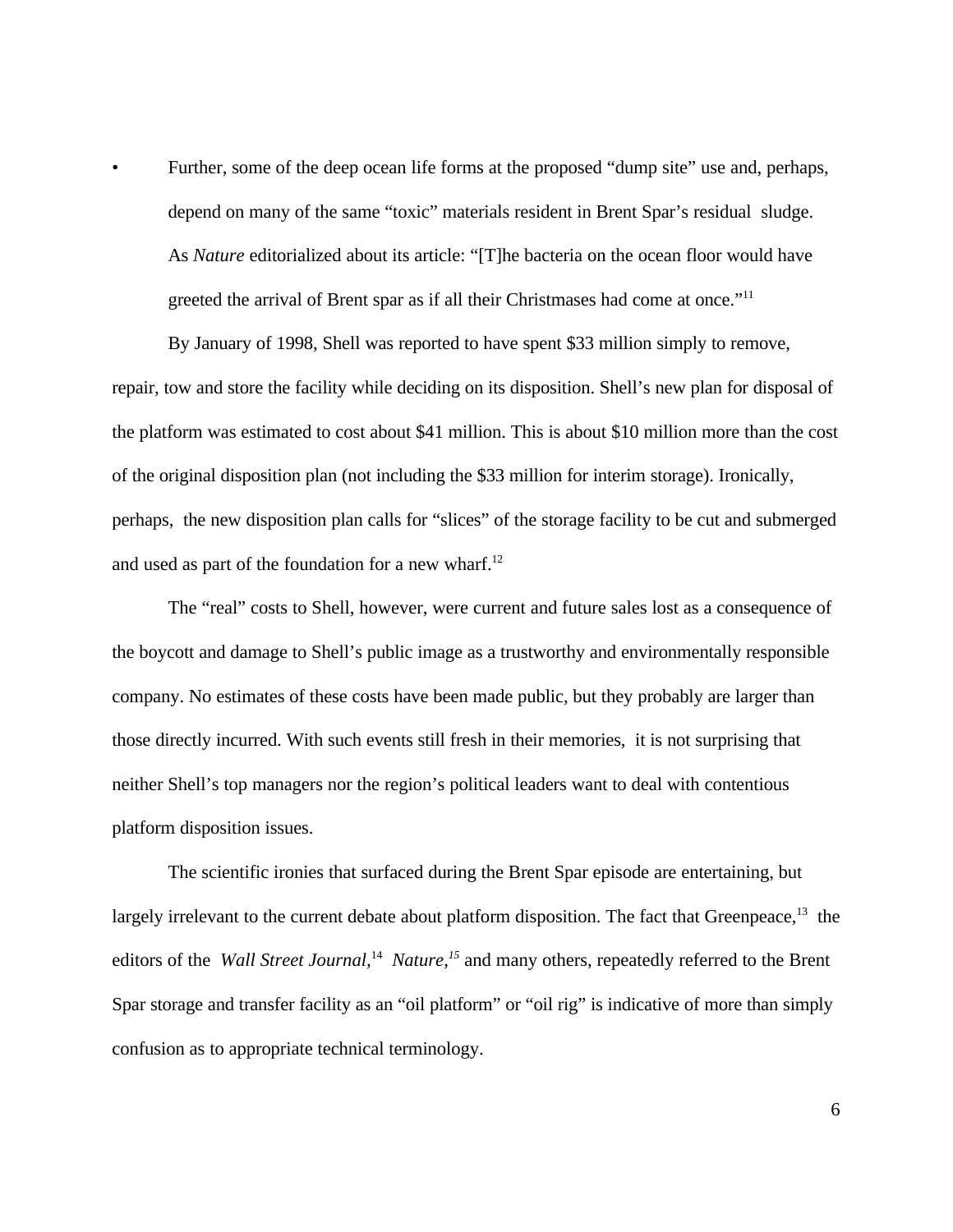Standard engineering practice for decommissioning a platform for at-sea disposal requires that the structure be stripped to its bare steel or concrete. No storage tanks or residues of any kind are submerged if the structure is sunk. Brent spar *was* a large "floating" storage tank.

Concerns about residual toxic sludges do not apply to bare steel or concrete structures. Prior to platform disposition, all wells and well conductors are cut and permanently plugged as they would be if the structure were brought to shore. There are neither persuasive theoretical arguments nor empirical evidence that a submerged platform so decommissioned has caused or will cause damage to ocean environments.

This factual engineering distinction underscores a key point. Opposition to at-sea disposition, at its core, is political or moral, not scientific or environmental. Of course this does not mean onshore-only proponents are "wrong." Political or moral arguments often outweigh scientific or environmental considerations, but it is good to be clear as to the terms of the argument. Further, although the scientific and engineering aspects of the Brent Spar controversy have little policy relevance to the larger "at-sea versus onshore-only" platform disposition dispute, the political and economic aspects of the controversy are relevant and instructive.

#### **2. Some micro-politics of platform disposition policy**

Although private-sector oil companies believe that "onshore-only disposition" is an unnecessary, unwise, and inefficient policy based on their evaluation of the scientific evidence (*i.e*., their acquiescence is not a result of inadequate information or faulty analysis) apparently they also do not believe it would be prudent economically or, more important, politically to make a consequential effort to oppose its adoption given the prevailing attitudes and circumstances. In the world of large (and larger) international corporations, future pain is discounted heavily, and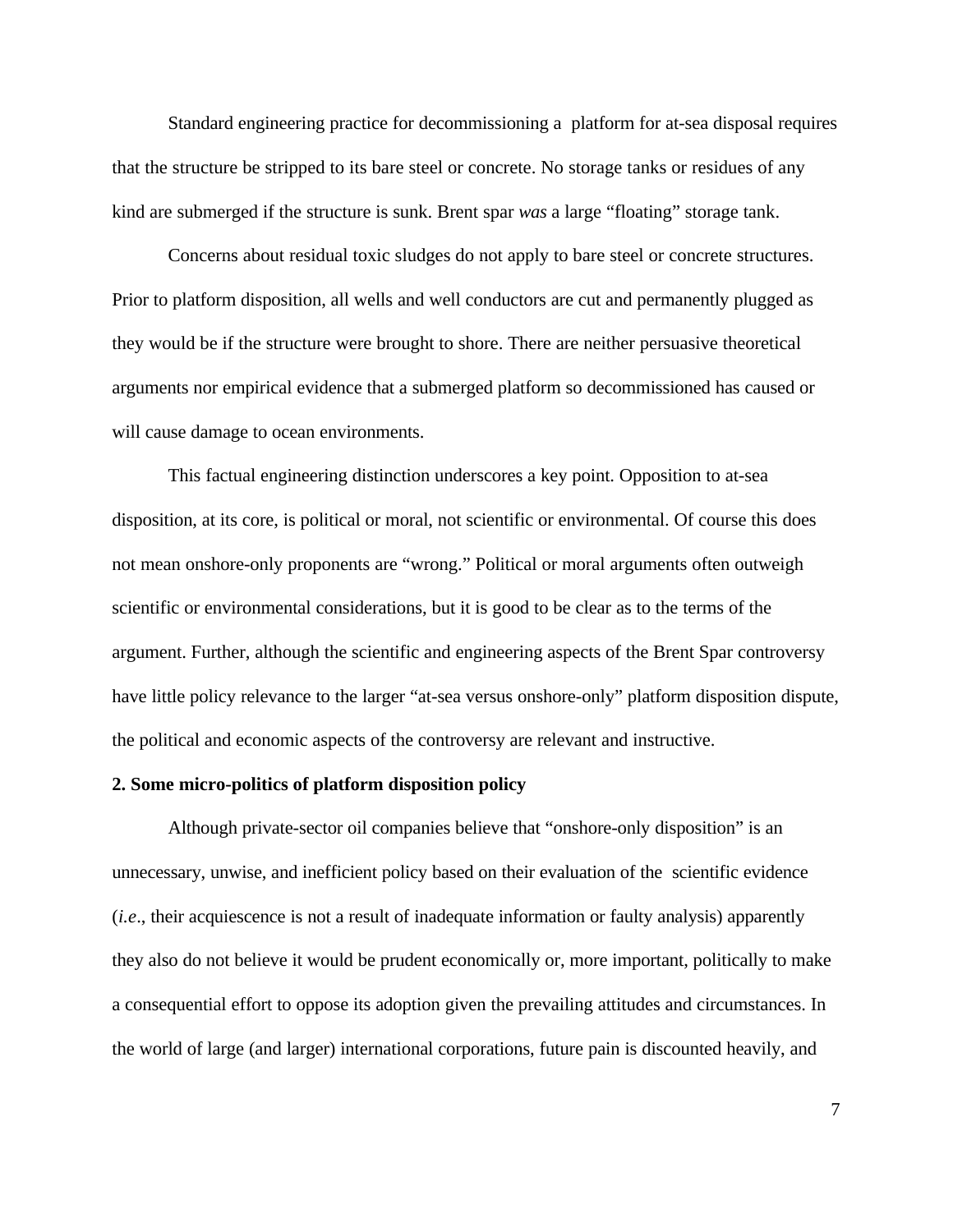raising pessimistic expectations is usually labeled "asking for trouble."

Similar reasoning prevails on the governmental side. It is just as unappealing politically for leaders in the public sector to oppose the onshore-only standard as it is in the private sector, especially in those jurisdictions in which the decommissioning phase of oil's life cycle is just beginning or has yet to begin. Thus, this is a case where the incentives facing decision-makers in *both* the private *and* governmental sectors are likely to result in *socially inefficient* decisions.

#### **2.1 - Industry decision-making.**

The profits of oil and gas companies would increase, all else equal, if a more efficient and cheaper method of platform disposition were to be adopted. The magnitude of such savings, however, would be less than it would cost to deal with a public relations nightmare like the Brent spar episode. Even in strictly monetary terms, the Brent spar's costs have outweighed the prospective cost savings from deep ocean disposition several times over.

Although disposition costs will increase substantially as larger platforms further from shore are decommissioned, the attention of top management at large companies is usually focused on quite short-term financial results. Further, rising costs or their cumulative magnitude over the long term are often seen by top managers as "the next guy's problem."

#### **2.2 - Environmental Politics**

A similar logic explains the attitudes of politicians. Decommissioning and disposition of offshore platforms is a specialized, complex process. There is not much incentive for politicians' constituents or for politicians themselves to invest the time and effort necessary to become informed. The lack of information or misinformation evident in the Brent spar case was explicitly recognized by Greenpeace, as is clear in a much cited statement made by Greenpeace's pointman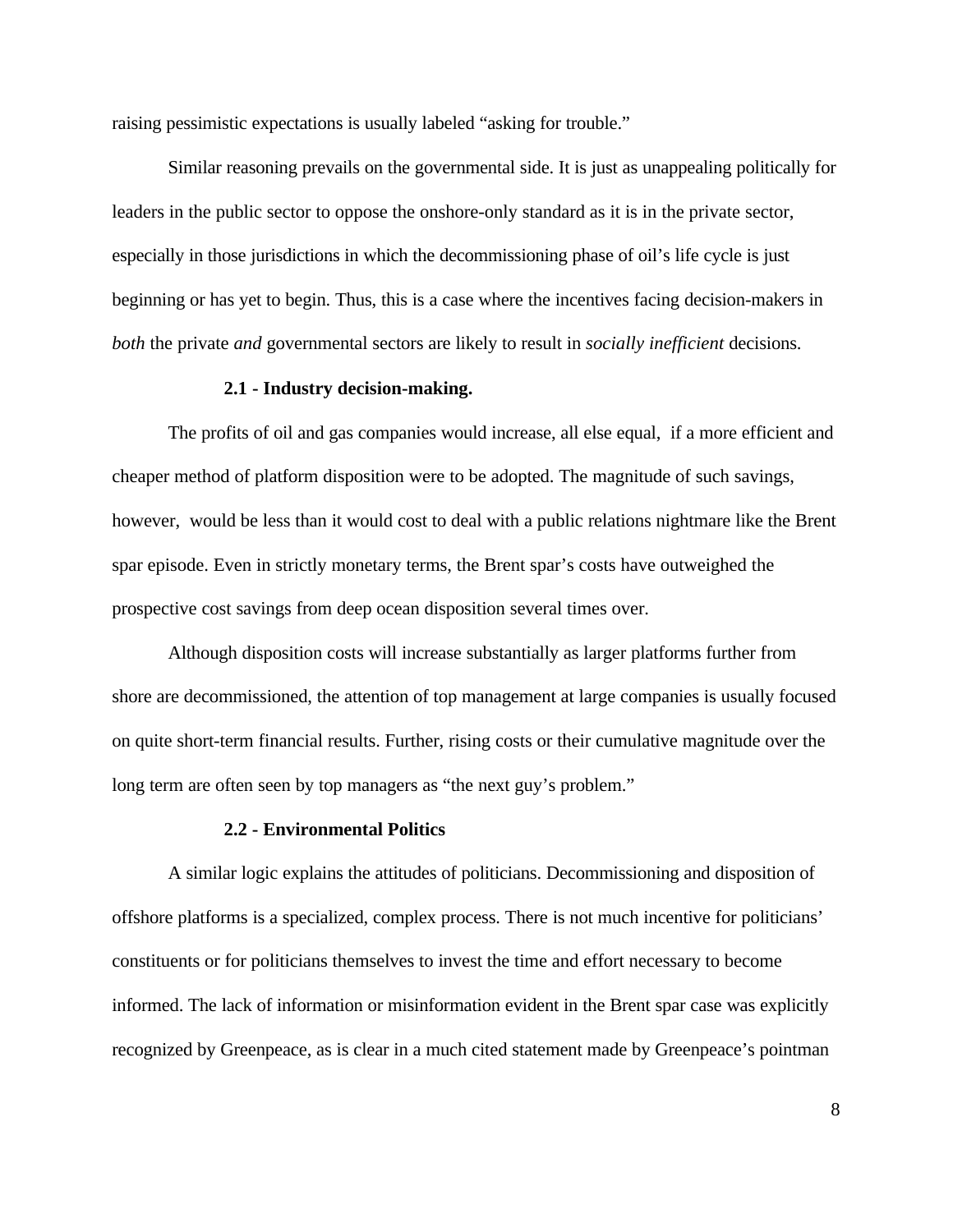Jochen Lorfelder during an exchange with the chairman of Shell's German subsidiary. In response to the chairman's explanation of scientific superiority of at-sea disposition, Lorfelder is reported to have replied: "But Joe Six-Pack won't understand your technical details. All he knows is that if he dumps his car into a lake, he gets fined. So he can't understand how Shell can do this."<sup>16</sup>

In this and many other areas of public policy, individuals and their legislative representatives rely on a more general ideology or "attitude" that reflects values and perspectives with which they usually agree. It is just too "expensive," usually in time, to try to become well informed about complex issues that do not have a direct impact on an individual's own well being. Instead we rely on "ideological habits," sometimes characterized negatively as "knee jerk reactions."

Similarly, within the community of organizations with a common concern for the protection of the environment, there is considerable specialization and division of labor. Greenpeace is the environmental organization that provides the ideological backdrop for platform disposition policy–especially in Europe and in international organizations<sup>17</sup>. Greenpeace is a direct-action-oriented, more-militant-than-average environmental organization for whom issues are usually seen as "good or bad," "black or white," but rarely as shades of grey. Comparing costs and benefits of alternative courses of action is not a strategy or tactic they use.<sup>18</sup>

The protection of oceans and the marine environment properly has a very prominent place in popular political ideology. Individuals with very different views about many other areas of social and economic concern often agree that providing such protection is a quasi-religious, generational, responsibility. Such widespread personal and political predilection toward preserving and protecting the environment usually casts the burden of proof on those who question or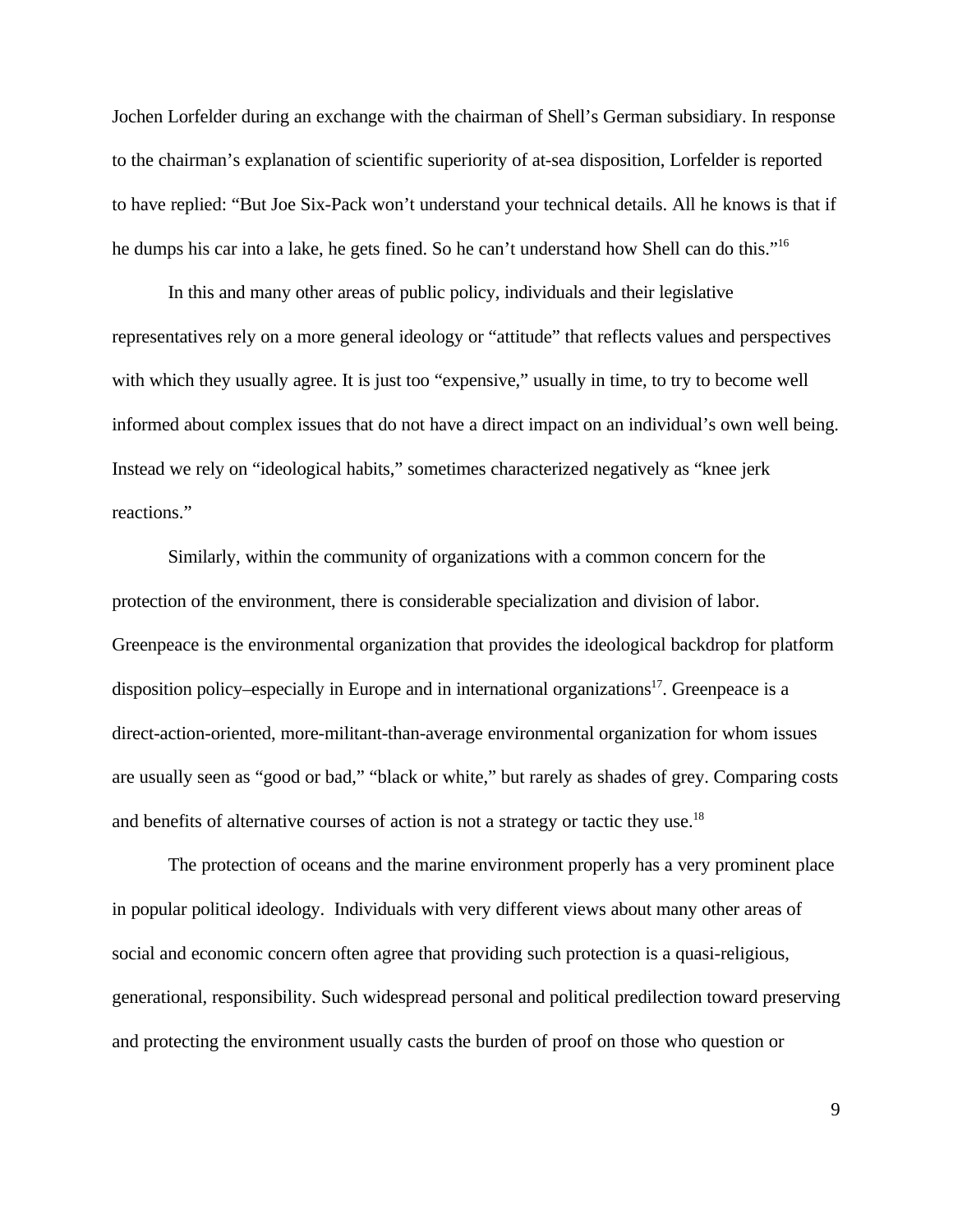disagree with what is perceived as an "environmentally correct" proposal or authority. Thus, politicians naturally support, or avoid, environmental issues unless the allegiance of a strong source of their own core support is at stake.

#### **2.3 - "Public" or "nonmarket" attributes of offshore platforms**

Even if politicians, bureaucrats and businessmen were to agree, there are attributes of offshore platforms that may lead to bad public policy. Specifically, there are services that platforms provide that are not, and perhaps cannot, be included in the ordinary calculations of the market place–as a consequence of what economists call their "public" or "nonmarket" attributes.

For instance, in the Gulf of Mexico some offshore platforms have become important navigation references for recreational and commercial fishermen and other boat owners. In this aspect they correspond exactly to the example that economists since the time of John Stuart Mill have used to explain the characteristics of a "pure public good," *i.e.*, a good or service that the government, or some sort of a cooperative or club, but not the market, must provide–the lighthouse.

As the story goes, once a lighthouse exists, it is difficult to deny anyone its services. If the lighthouse's services can be consumed without paying for them, then potential consumers have no incentive to pay for them voluntarily. If potential entrepreneurs cannot exclude consumers that don't pay from consuming the services of the lighthouse, they will not build lighthouses. Thus, by default the government will have to pay for lighthouses with taxes collected coercively, if necessary. To complete the analogy, since the companies that own platforms have no way to sell the platform's services as a navigational aid to consumers individually, those services never enter the revenue/cost calculus that the company uses to make decommissioning and disposition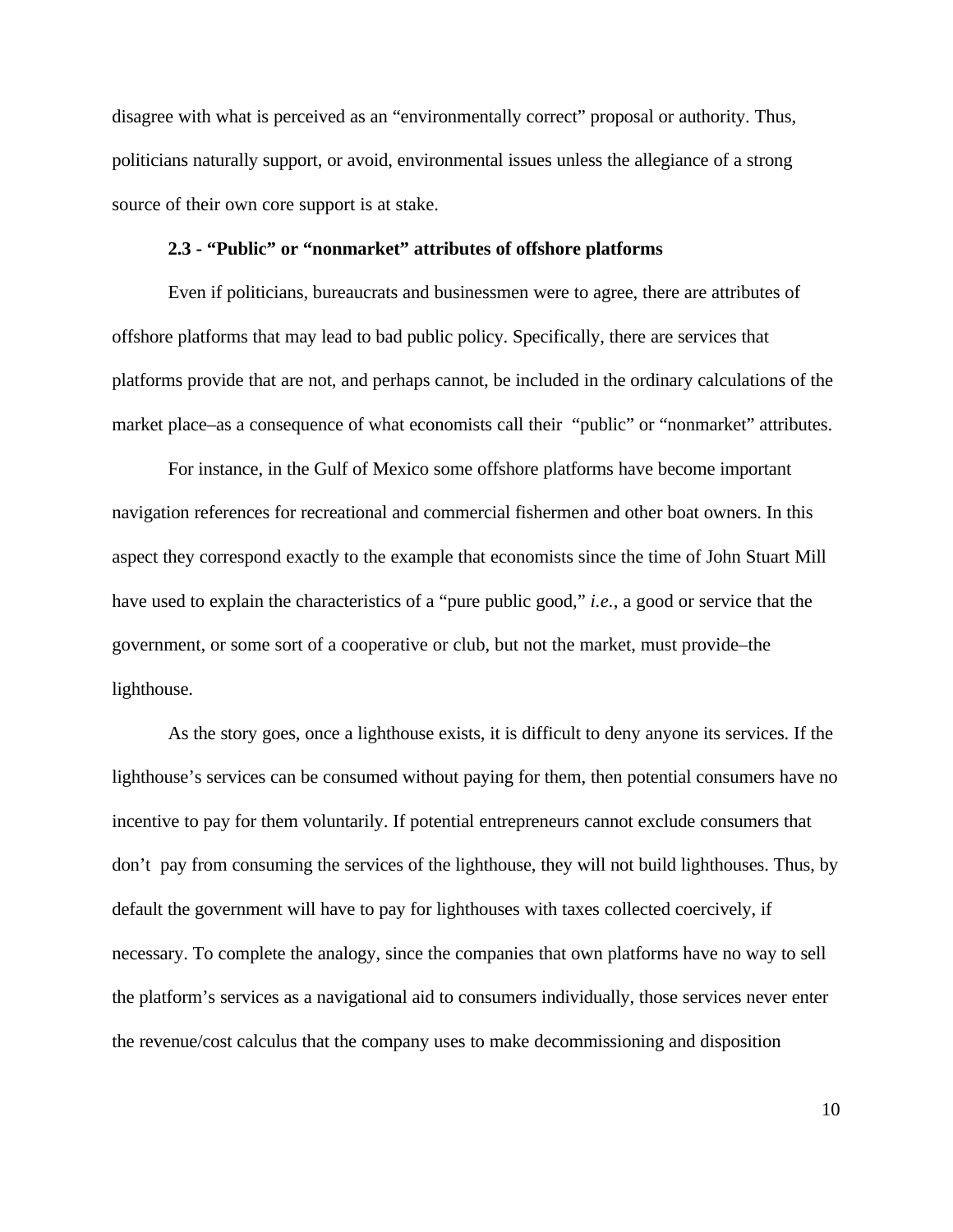decisions.

There are other such "non-marketable" attributes of offshore platforms.

- Migratory birds and migratory butterflies both use platforms as rest stops.
- Marine mammals and sea turtles have also been seen making use of platforms for transitory resting or sleeping.
- Commercial fishermen use platforms as dump sites for marine debris that they "catch" in their nets while trawling.
- Existing platforms provide "trawl-free zones" that protect a multitudinous collection of bottom-inhabiting creatures whose role in ocean ecology is not very well understood. Larger "trawl-free zones" could be created quite cheaply by strategic placement of retired platforms.<sup>19</sup>
- In some ocean environments, offshore platforms have added very significantly to the available habitat required by some highly valued species of fish. Surveys of recreational fishermen on party boats indicate that the destination of about two-thirds of their trips in the Gulf of Mexico is an active platform or an artificial reef made from a platform. Removing platforms to shore decreases habitat that often has been in place for two or three decades.

These "nonmarket" or "external" services of offshore platforms will not be reflected in the decommissioning plans and decisions determined solely by market factors. Whether they are significant enough to warrant inclusion in the procedures or regulations governments implement depends on the importance of such factors in each unique setting. But, regardless, in purely economic terms, disregard of these "public" aspects of platforms will tend to push or bias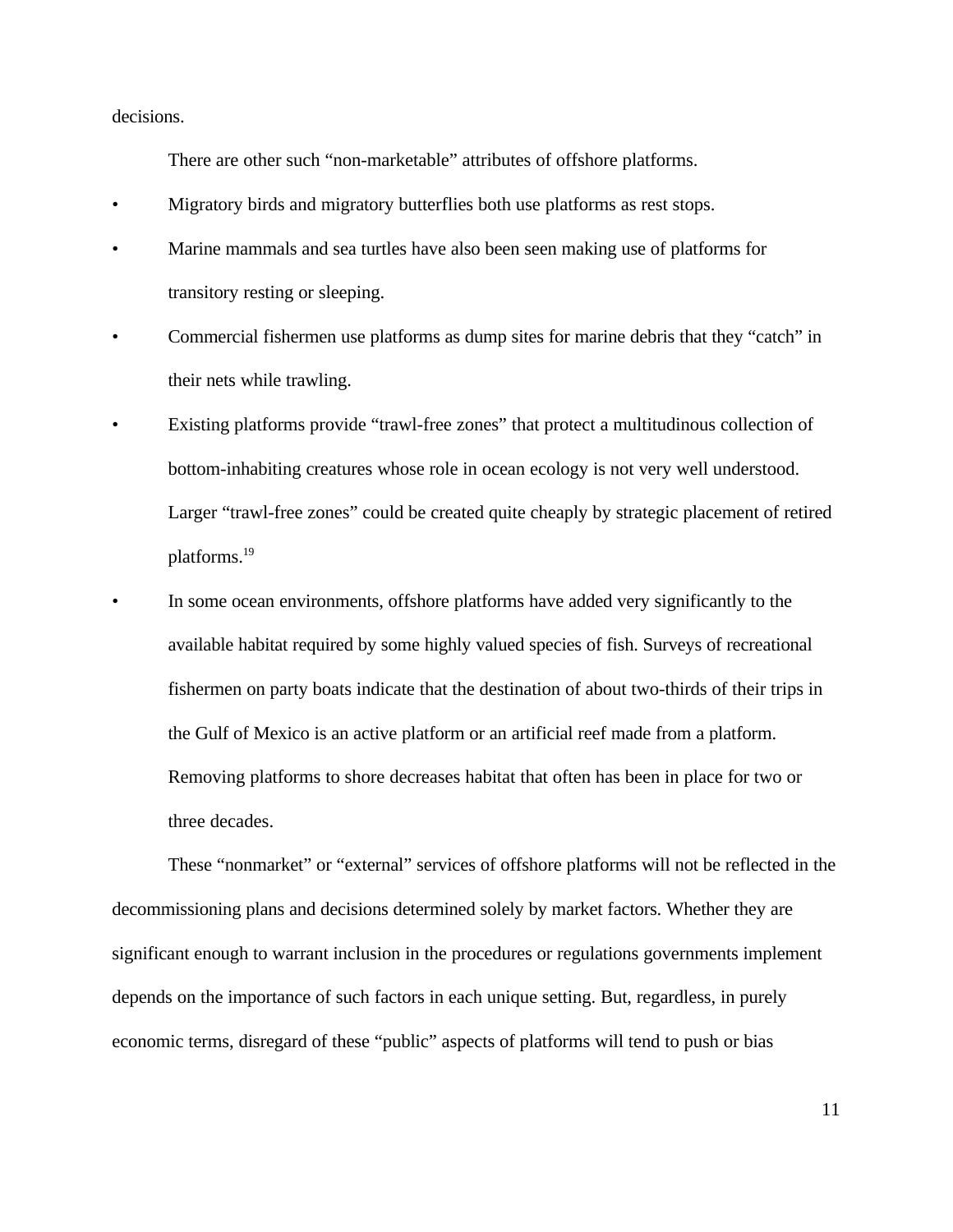decisions toward onshore disposal.

#### **3. Alternative methods of platform disposition**

Does the adoption by the industrialized countries operating in the North Sea of the "onshore disposition only" rule imply that it would be a good international standard? To answer this question, the alternatives to onshore-only disposition need to be articulated.

#### . **3.1 Common characteristics or assumptions**

Before comparing options, some assumptions common to all of the disposition alternatives should be understood.

- First, all of the options are assumed to require the removal of all equipment, crew quarters, storage tanks etc., before disposition of the platform begins. The "platform" to be disposed of in all of the alternatives, thus, is assumed to be a steel or concrete structure cleaned and cleared to its structural elements.
- Second, all wells and well conductors are assumed to be required to be severed and plugged according to uniform regulations. Site clearance or clean-up procedures and costs, however, as discussed subsequently, vary with the disposition option compared.
- Third, it is important to note that the environmental and economic consequences of each option are dependent to a considerable degree, upon the unique characteristics of the platform and the site on which it is located. For example, in areas of the world's oceans where "hard bottom" or "reef" habitat is relatively scarce or inaccessible, such as the Gulf of Mexico, the value of a platform, either operating or made into an artificial reef, is higher than it is in those areas where this type of habitat is plentiful and easy to get to. These regional and site-specific differences make it impossible to calculate an unambiguous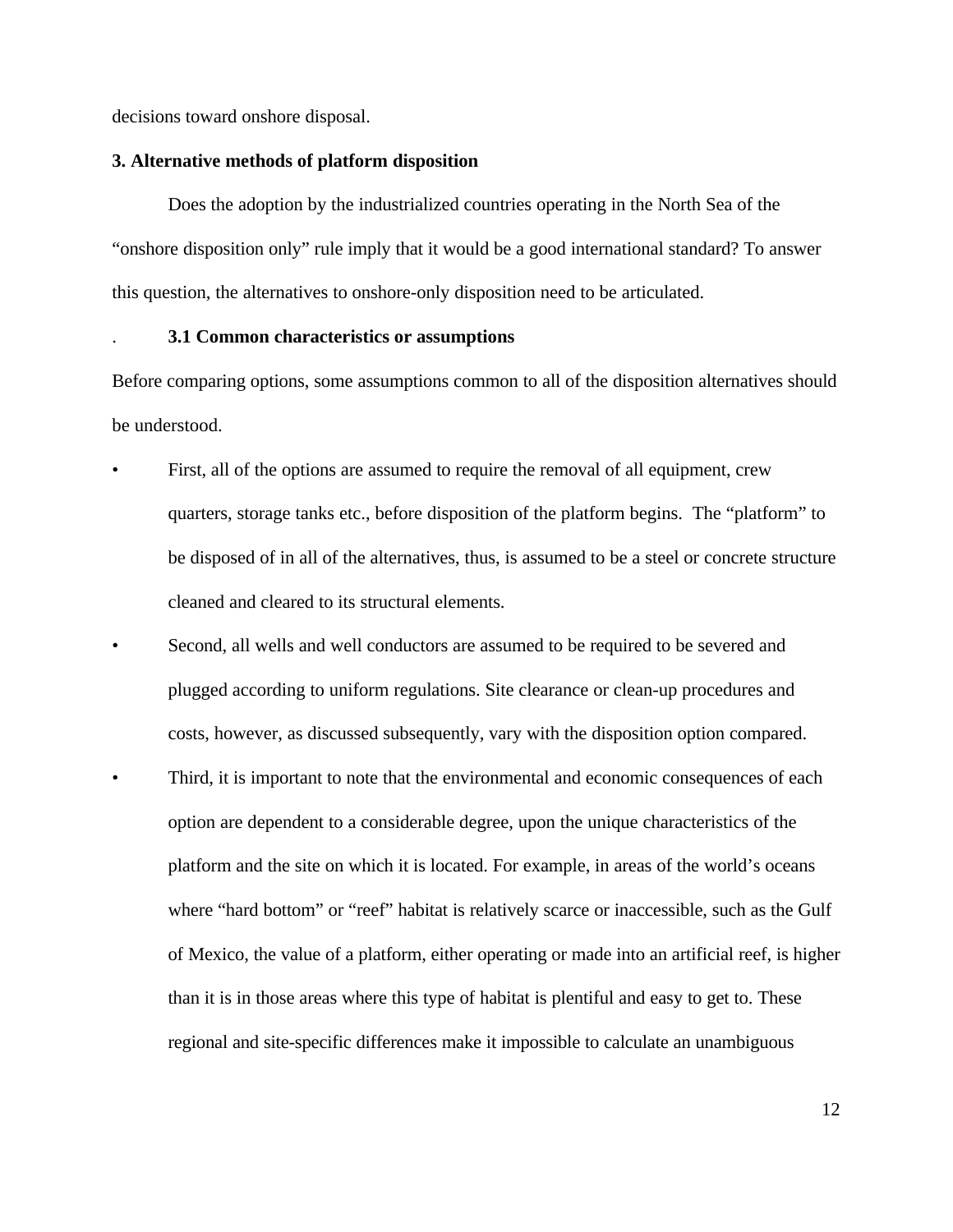overall "score" for the options compared.

### **3.2 - Defining disposition alternatives**

The options to be compared are defined as follows:

- **Onshore Disposal Only (ODO).** All elements of the platform are removed to shore for salvage or reuse, and the site is cleared of all obstructions and debris.
- **Postponing Platform Removal (PPR).** The platform is permitted to remain in place for some length of time after production ceases.
- **Platform-To-Reef (PTR).** The platform is converted to act as an artificial reef for fishing or diving or used in some other way to improve marine habitat.
- **Partial Removal of Platform (PRP).** Only the upper portion of the platform is removed, to avoid risks to safe navigation, but the lower portion remains in place
- **Platform Toppled in Place (PTP).** The platform elements are severed at the mudline and toppled to sea floor
- **Deep Ocean Disposal (DOD).** The decommissioned platform is towed to a deep ocean disposal site and sunk, as is commonly done with ships.

### **3.3 - Direct costs of alternative disposition procedures to platform operators.**

As the size of the platform, water depth, and distance from onshore salvage facilities increase, the economic gain possible from at-sea disposition grows. An ICF Resources study for the American Petroleum Institute estimated that the at-sea options "can result in savings of 30% to 65% over the cost of total removal."<sup>20</sup> Although the physical, economic, and political environments differ in each country and in each offshore producing region, the basic economic relationships among platform size, water depth, and distance to shore will still hold. Some large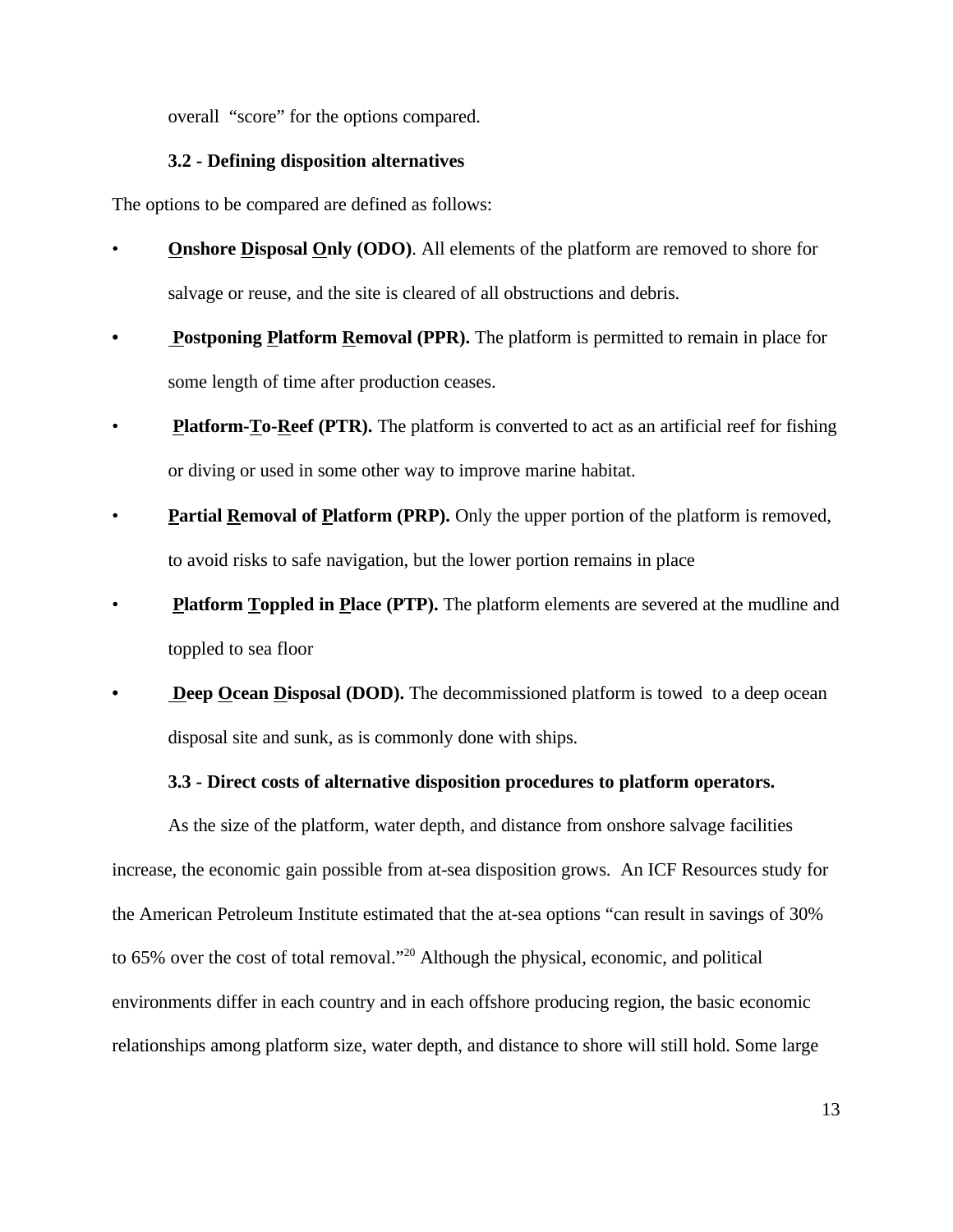operators in the Gulf of Mexico assume that platforms in water deeper than 150 feet (46 meters) will be "reefed" rather than brought to shore because of the large cost differential.<sup>21</sup>

The two principal oil-and-gas-related artificial reef programs operating in United States, those administered by the States of Louisiana and Texas respectively, both incorporate the principle that cost savings (*i.e.,* reductions in disposition costs calculated from an estimate of the costs of onshore disposal) to platform operators are to be shared equally with the state's treasury. In this sense the state's taxpayers also will "lose" if the least expensive disposition procedure is not employed. This effect, along with others, is discussed below as an external or indirect effect.

| <b>OPTION</b>                                                     | $ODO -$<br>Onshore<br>Disposition<br>Only                                                                                                      | PPR-<br>Postponing<br>Platform<br>Removal                                                                                                               | PTR-<br>Platforms to<br>Reefs                                                                                                                                 | PRP-<br>Partial<br>Removal of<br>Platform                                                                                | PTP-<br>Platform<br>Toppled in<br>Place                                                             | DOD-<br>Deep Ocean<br>Disposal                                                                                                                                      |
|-------------------------------------------------------------------|------------------------------------------------------------------------------------------------------------------------------------------------|---------------------------------------------------------------------------------------------------------------------------------------------------------|---------------------------------------------------------------------------------------------------------------------------------------------------------------|--------------------------------------------------------------------------------------------------------------------------|-----------------------------------------------------------------------------------------------------|---------------------------------------------------------------------------------------------------------------------------------------------------------------------|
| <b>Relative</b><br><b>Rank:</b><br>$6 =$ highest,<br>$1 =$ lowest | $[1-6]$                                                                                                                                        | $[1]$                                                                                                                                                   | $[3-4]$                                                                                                                                                       | $[2-6]$                                                                                                                  | $[2]$                                                                                               | $[3-6]$                                                                                                                                                             |
| <b>Comments</b>                                                   | - Cheapest<br>for smaller<br>platforms<br>near onshore<br>salvage<br>facilities.<br>- Costs rise<br>with size,<br>water depth<br>and distance. | -Discounted<br>costs are less<br>than current<br>costs.<br>- May lower<br>eventual<br>disposition<br>costs via<br>scale and<br>marshaling<br>economies. | - Size/depth/<br>distance and<br>any required<br>sharing of<br>cost-savings<br>determine<br>costs.<br>- Costs of<br>site clearance<br>and towing<br>incurred. | -No towing<br>or site<br>clearance<br>costs<br>-But some<br>support this<br>option only<br>if explosives<br>are not used | - No towing<br>or site<br>clearance<br>costs<br>- No ban on<br>explosives<br>has been<br>advocated. | - Site<br>clearance<br>and towing<br>costs<br>incurred<br>- Distance to<br>"deep ocean"<br>site could<br>make most<br>expensive<br>option for<br>most<br>platforms. |

**Table 3.3 - Platform disposition options compared and ranked by their effects on the direct costs of platform operators.**

As compared in Table 3.3, either Onshore Disposition Only **(ODO)** or Postponing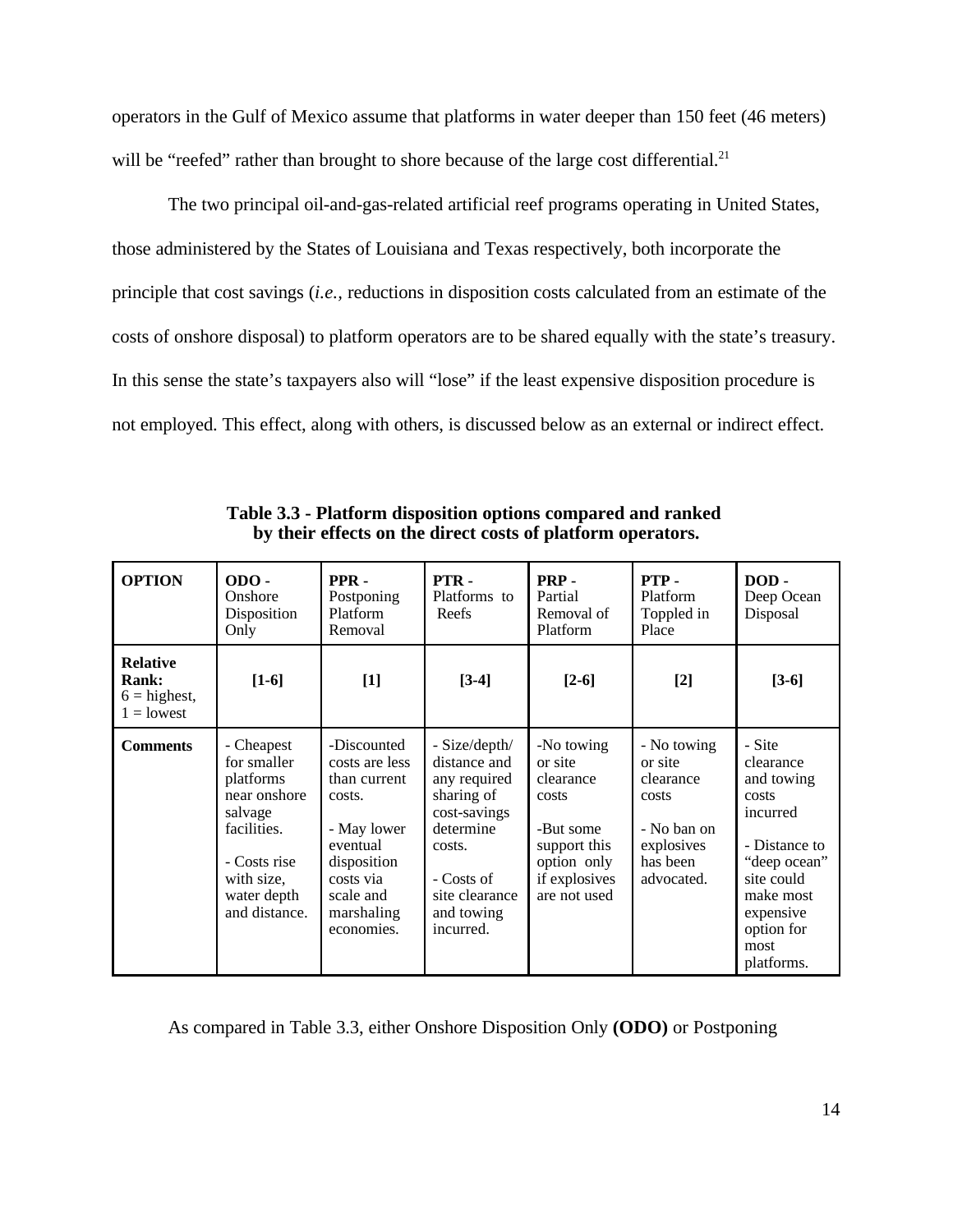Platform Removal **(PPR)** could be the least-cost option depending on the circumstances of size, distance, and water depth. The **ODO** option could also be the most expensive option, depending on these same circumstances. For small platforms in shallow water, located close to salvage and refurbishing facilities, especially if the structure can be rehabilitated and recycled for use elsewhere--onshore disposition usually will be the least-cost alternative. But it can also be the most costly if it is a large platform, in deep water, far from salvage facilities.

Although complementary rather than competitive to the other five options, the cost savings from Postponing Platform Removal (**PPR**) depend on the costs of preventing corrosion and structural deterioration, the discounted or present value of the costs postponed, and the continuation of the costs of protecting the owner from liabilities created by the existence of the platform. Although this option could precede any other, it is a relevant comparison because of the technical feasibility of postponing removal for a considerable period of time–two or more decades for platforms that are already 20 or 30 years old. Thus, if permitted by regulation, **PPR** would be a short-to-medium-run alternative to other disposition options.

Differentiating among the other four alternatives rests largely on whether site clearance or towing costs would be incurred. Platform-to-reef (**PTR**) and Deep Ocean Disposal(**DOD**) by their nature require that both costs be incurred. Following the site clearance regulations of the U.S. Minerals Management Service, the agency that regulates platforms in federal waters, can result in substantial costs. All marine debris within a radius of about 400 meters around the center of the site must be removed and after the removal, the site has to be trawled completely with standard fishing equipment, completely, in two passes made perpendicularly to each other. For a large platform in deep waters such costs can exceed a million dollars.<sup>22</sup>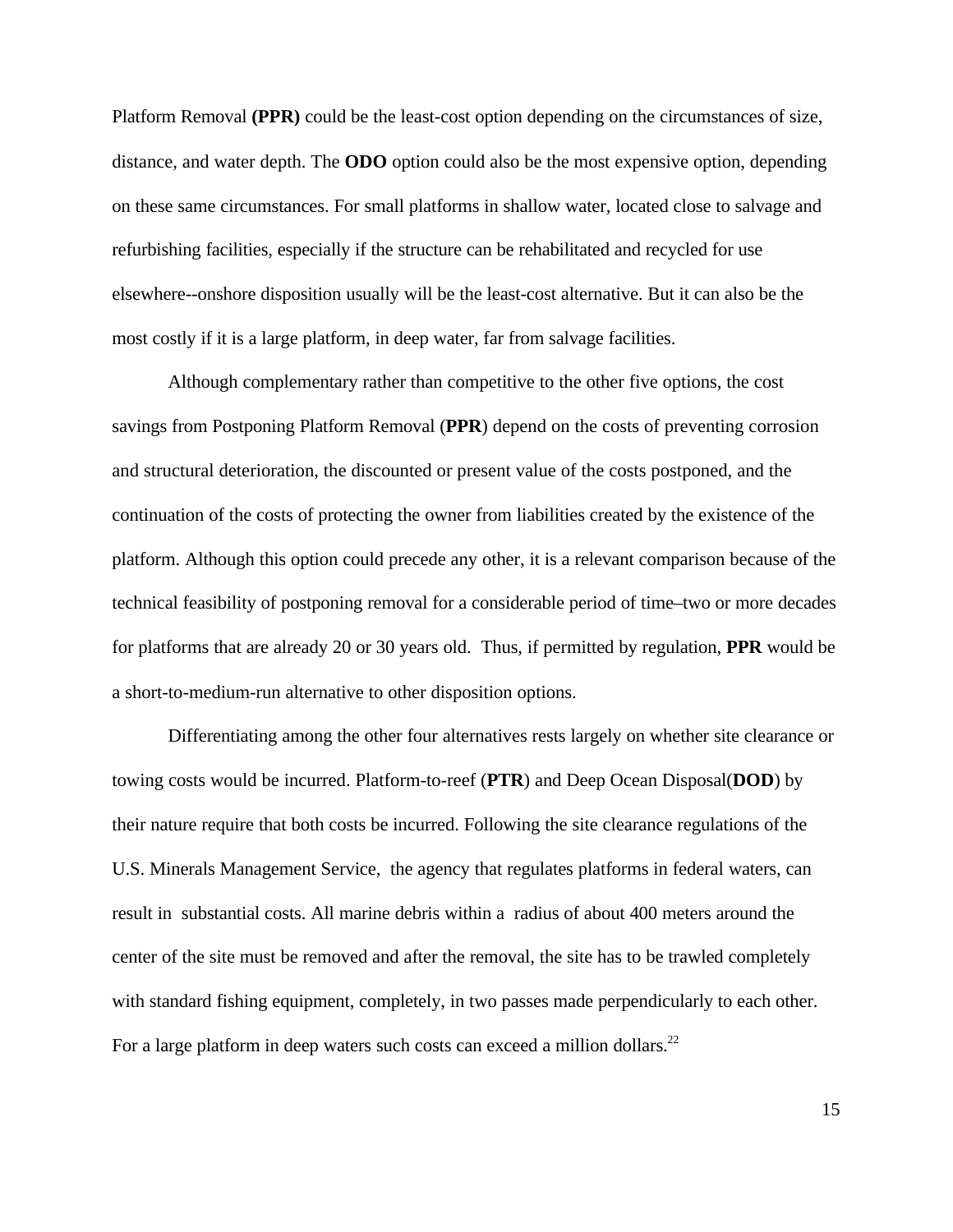Towing costs depend on the size and complexity of the structure to be transported and the distance to its final destination. Moving large structures with large equipment is feasible only when weather conditions are favorable. Unanticipated changes in weather patterns can prolong "day charges" for towing equipment that often can exceed \$100,000 per day. Under current conditions, it is likely that **DOD,** if allowed, would be cost efficient for only the largest fixed structures in the deepest waters. The largest fixed structure now operating is Shell's Bullwinkle platform located in 1350 feet (411 meters) of water in the central Gulf of Mexico.

The structures being used to develop the "deep water" reserves in the Gulf of Mexico are not fixed but are in some sense floating structures. Most are designed with reuse in mind. However, if regulations were to require such structures be taken to shore for salvage, this may not be feasible without an expensive, major, dismembering at-sea.

#### **3.4 - Effects on marine habitat and other ocean users**

**3.4.1 – Habitat.** Many of the principal indirect or external costs and benefits of platform disposition practices are driven by the consequences of removal or non-removal on marine habitat. Keeping in mind that the significance and magnitude of habitat effects depends on the unique physical, ecological, and geographic characteristics of the marine environment in which the particular platform in question is located, clearly the best disposition option judged by effects on the marine environment and other oceans users (as shown in column two) is simply postponing the disposition process. It is not a parallel option, of course, since it could precede any of the others. The option should be included as a relevant managerial and policy alternative, however, since platforms have remained in place for thirty, forty, or more years, and, from an engineering standpoint, it would be feasible to keep many, if not most, existing platforms intact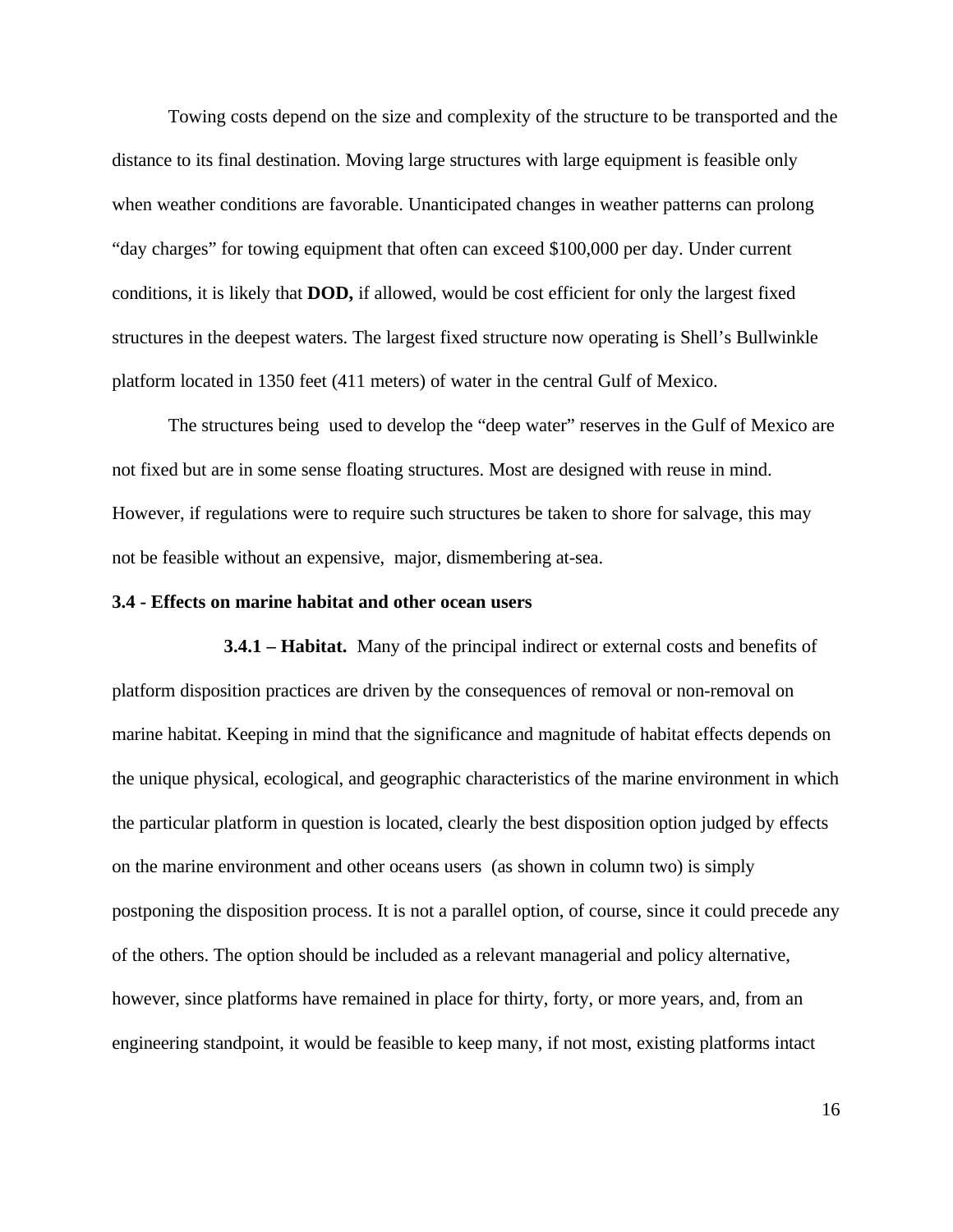and safe for at least one or two decades beyond the time that current regulations require.

The United States' disposition rules require the removal of the platform within one year after production on the lease, not on the platform, ceases. Exceptions to this rule are possible when the platform is used for other functions such as a component of a pipeline system. The oldest platform still standing in the Gulf was installed in 1942.[query to ric still open]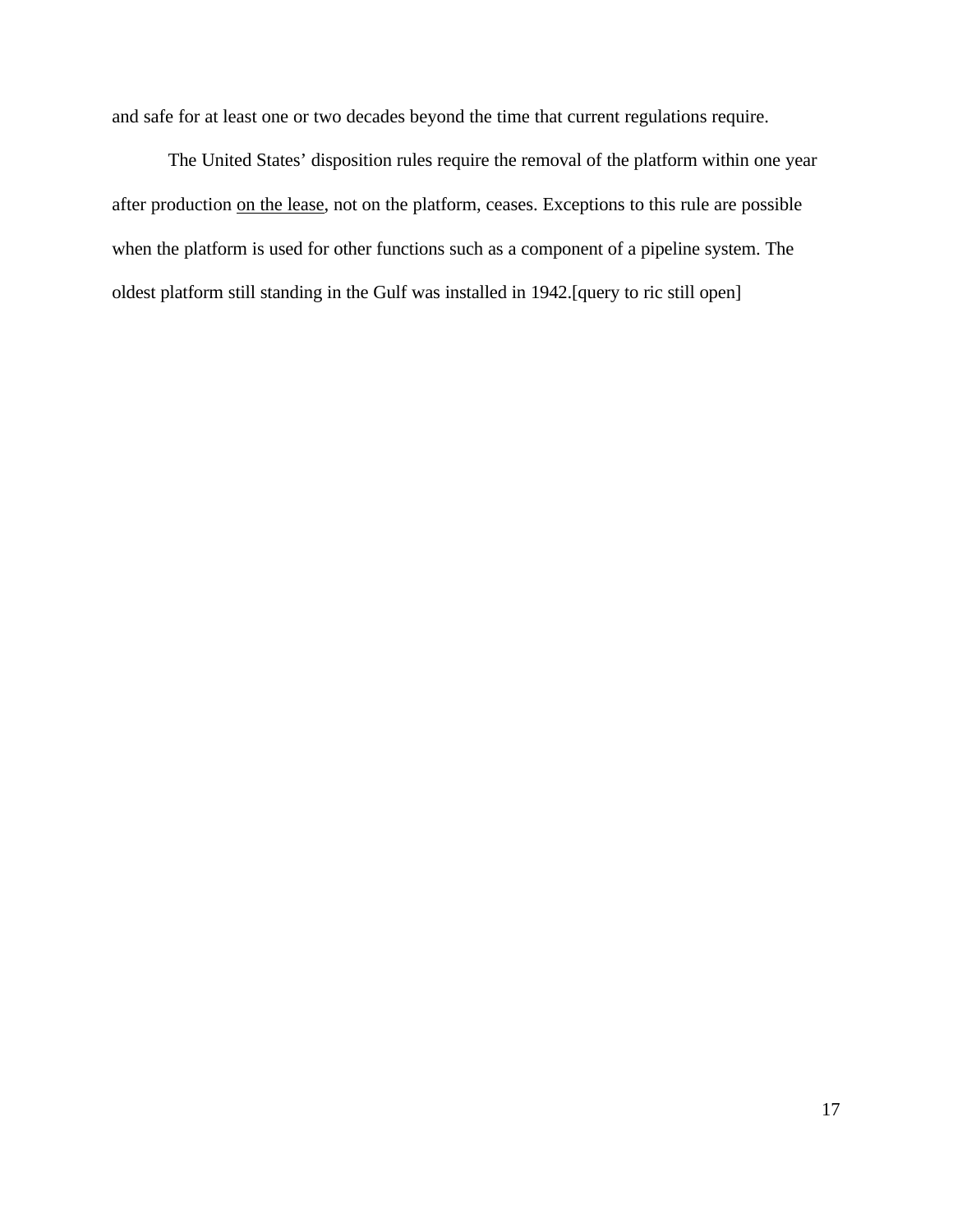**Table 3.4 - Platform disposition options compared and ranked by their relative effects on marine habitat and other ocean users**

| Option                                                | $ODO -$<br>Onshore<br>Disposition<br>Only                                                                                                     | PRP-<br>Postpone<br>Platform<br>Removal                                                                                                           | PTR-<br>Platforms<br>To<br>Reefs                                                                                                                                 | PRP-<br>Partial<br>Removal of<br>Platform                                                                                                | PTP-<br>Platform<br>Toppled in<br>Place                                                                       | DOD-<br>Deep<br>Ocean<br>Disposal                                                                                 |
|-------------------------------------------------------|-----------------------------------------------------------------------------------------------------------------------------------------------|---------------------------------------------------------------------------------------------------------------------------------------------------|------------------------------------------------------------------------------------------------------------------------------------------------------------------|------------------------------------------------------------------------------------------------------------------------------------------|---------------------------------------------------------------------------------------------------------------|-------------------------------------------------------------------------------------------------------------------|
| <b>Relative</b><br>Rank<br>$6 = worst,$<br>$1 = best$ | [6]                                                                                                                                           | $[1]$                                                                                                                                             | $[2-4]$                                                                                                                                                          | $[2-4]$                                                                                                                                  | $[2-4]$                                                                                                       | [6]                                                                                                               |
| <b>Comments:</b><br><b>Habitat</b>                    | - Reef/hard-<br>bottom<br>habitat lost<br>permanently.                                                                                        | -Marine<br>Habitat<br>unchanged<br>until<br>eventual<br>removal.                                                                                  | -Habitat lost<br>at one<br>location but<br>reestablished<br>at another.<br>$-Most$<br>productive<br>upper part is<br>lost.                                       | $-Most$<br>productive<br>upper part is<br>lost.                                                                                          | - Same as or<br>worse that<br><b>PRP</b> in deep<br>water.<br>$-Net gain$<br>possible in<br>shallow<br>water. | - Same as<br>ODO.                                                                                                 |
| <b>Comments:</b><br>other effects                     | -Habitat lost<br>is valued<br>highly by<br>recreational<br>fish/dive<br>industry/en-<br>thusiasts.<br>-Area open<br>to trawl is<br>increased. | -Barriers to<br>trawling<br>remain.<br>-Continued<br>"aesthetic<br>interference"<br>for some<br>coastal<br>residents or<br>conservat-<br>ionists. | -Although<br>habitat lost is<br>established<br>elsewhere, it<br>may be less<br>accessible,<br>thus less<br>valuable to<br>recreational<br>fishers and<br>divers. | $-Less$<br>productive<br>habitat<br>remains and<br>supports<br>fewer fish,<br>but, snappers<br>and groupers<br>probably not<br>affected. | $-Same as$<br>PRP.                                                                                            | --Habitat lost<br>as in ODO<br>but likely to<br>have been<br>much less<br>accessible,<br>hence, less<br>valuable. |
|                                                       | -State loses<br>its share of<br>cost-savings<br>realizable<br>under other<br>options.                                                         | -Sharing of<br>cost-savings<br>(from<br>postponing)<br>possible.                                                                                  | -Sharing of<br>cost-savings<br>with state is<br>customary<br>practice.                                                                                           | -Sharing of<br>cost-savings<br>possible.                                                                                                 | -Sharing of<br>cost-savings<br>possible.                                                                      | -Sharing of<br>cost-savings<br>possible.                                                                          |

The onshore-only, **ODO,** and deep ocean disposition, **DOD,** have the worst negative impacts, totally eliminating habitat which often has supported marine life for twenty or thirty years. The significance of the loss of habitat under either of these two disposition alternatives depends on relative scarcity of natural reef habitat and the stress that users may be creating for such habitat.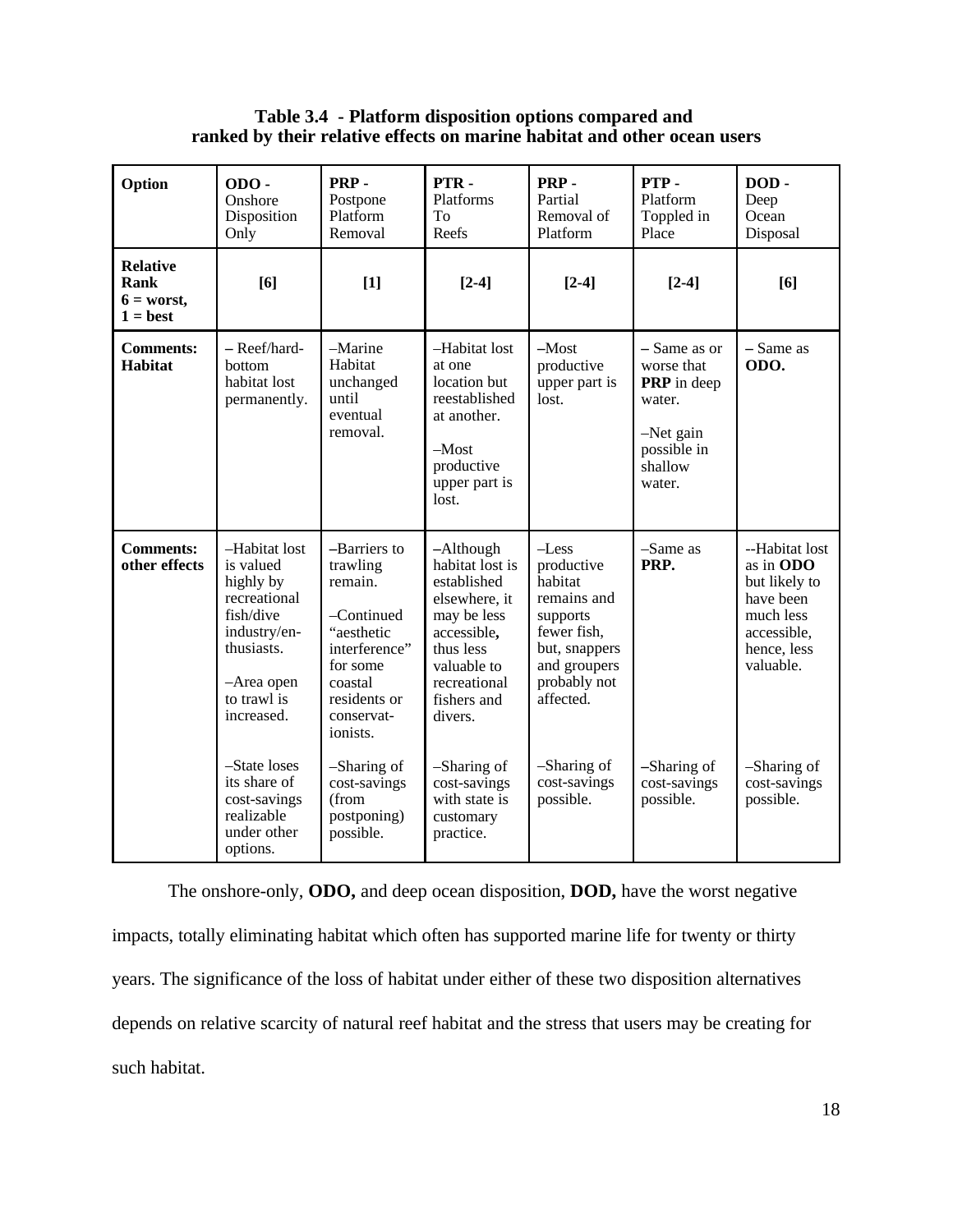In the Gulf of Mexico the installation of offshore platforms is estimated to have increased reef habitat by from 50 to 100 percent, depending on the estimate of the naturally occurring reef habitat used in the calculation. Very active sport and recreational fishing industries use this "new habitat" extensively. In 1987, an MMS analyst estimated that 70 percent of all fishing trips in Louisiana to offshore Gulf of Mexico sites had offshore platforms as destinations.<sup>23</sup>

Although the habitat impacts of the three other options shown in Table 3.4 are more destructive than postponing removal and probably less destructive than onshore or deep ocean disposition, the relative ranking among them can not be determined without reference to the unique setting of each platform, particularly its water depth. Recent research indicates that evaluated in terms marine life supported, the first 80 to 100 feet of the structure below water is the most important.<sup>24</sup> A before-and-after study of platforms that were severed and partially removed at a depth of 85 feet, and a platform toppled in place in about 300 feet of water showed a "before" total fish population of 30,000 fish and an "after" population of about 10,000 fish at the partially removed platform and only 5,000 fish at the platform toppled in place. However, almost all of the population drop took place among fish that are not sought by recreational fishermen. The population of groupers and red snappers that most recreational fishers and charter boat operators target showed little if any before/after change at the two platforms. Since fish censuses have shown very large and irregular swings in the number and species resident at platforms, more data are needed to establish the habitat consequences of partial removal.<sup>25</sup>

If such studies confirm that highly valued fish are unaffected by partial removal, then this option as well as toppling in-place and artificial reef options would have larger habitat conserving impacts – at least in shallow or intermediate water depth locations. If studies find that the fall in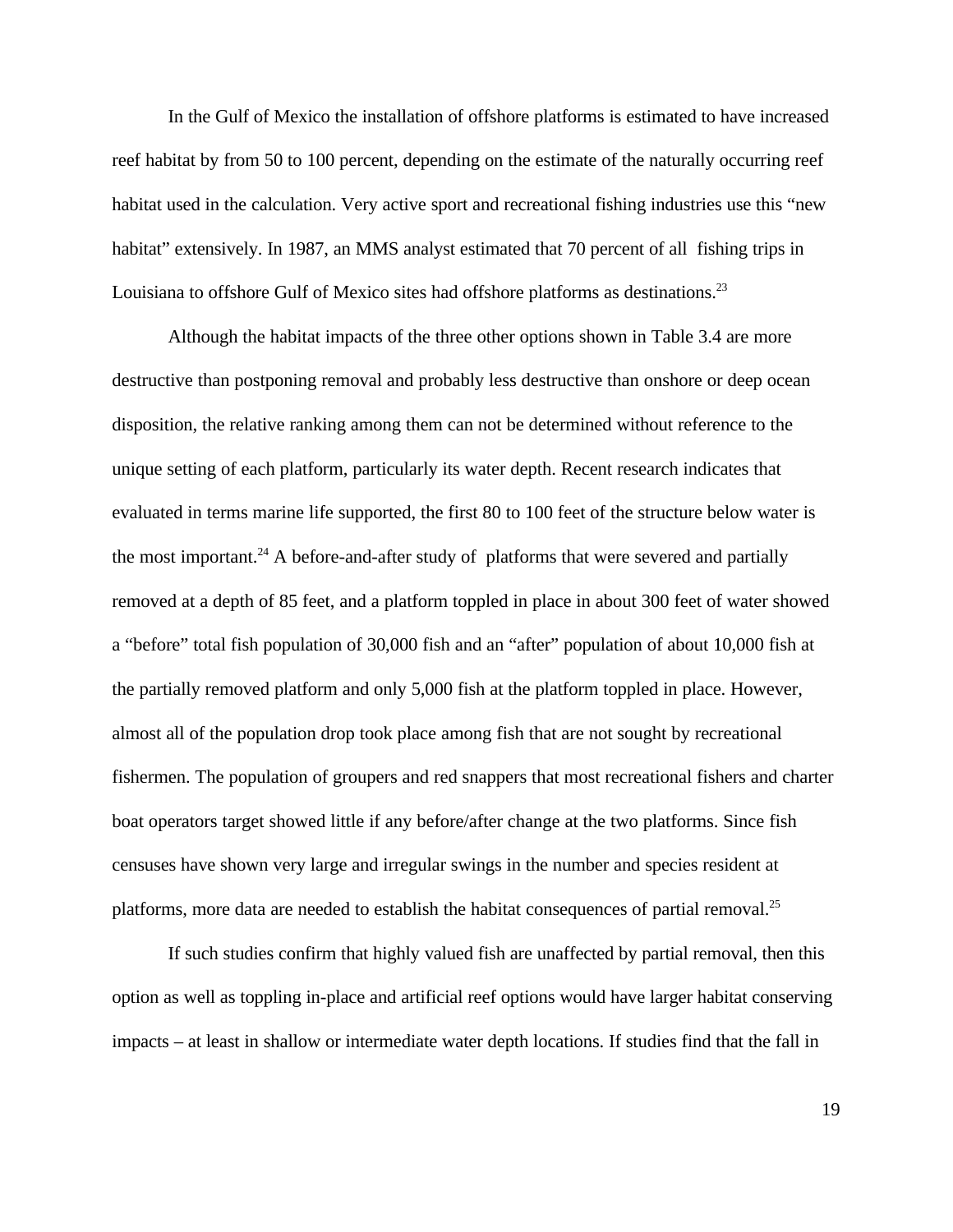the total fish population leads to changes in the population of highly valued species, then partial removal (**PRP)** or toppling (**PTP**) or artificial reefs (**PTR)** may not be much different than **ODO** or **DOD.** Whether existing minimum depths required for navigation or, more importantly, trawling reduce significantly the potentially positive habitat impacts of these options clearly is a question that needs to be answered before platform disposition standards are adopted.

**3.4.2 – Other ocean users.** The controversy created by platform disposition policies or proposals arises largely from concerns about possible external effects on, or conflicts with, other ocean users or beneficiaries. But few of these effects have been described and fewer still quantified. For example, although there has been much favorable comment about the artificial reef programs in the Gulf of Mexico, there has been no estimate of their value or return to the recreational fishermen and charter boat operators that make use of them. Without such data, planning or managing artificial reef programs remains a subjective and, some would argue, paternalistic activity.

Some analysts believe the concerns of other users could be incorporated into and reflected by the allocation of ocean uses among ocean users, if the important external effects created or canceled by platform disposition activities could be bought and sold in the market place . For example, if the platform owner controlled access to the water column in and around the platform and could sell such access to fishers or fish farmers, then the returns from these activities would be incorporated into managerial decisions concerning platforms–including disposition alternatives. Others argue that ocean management involves considerations that rise above such economic considerations and must be decided directly by governments.

However, as outlined previously, existing legal and regulatory regimes for ocean resources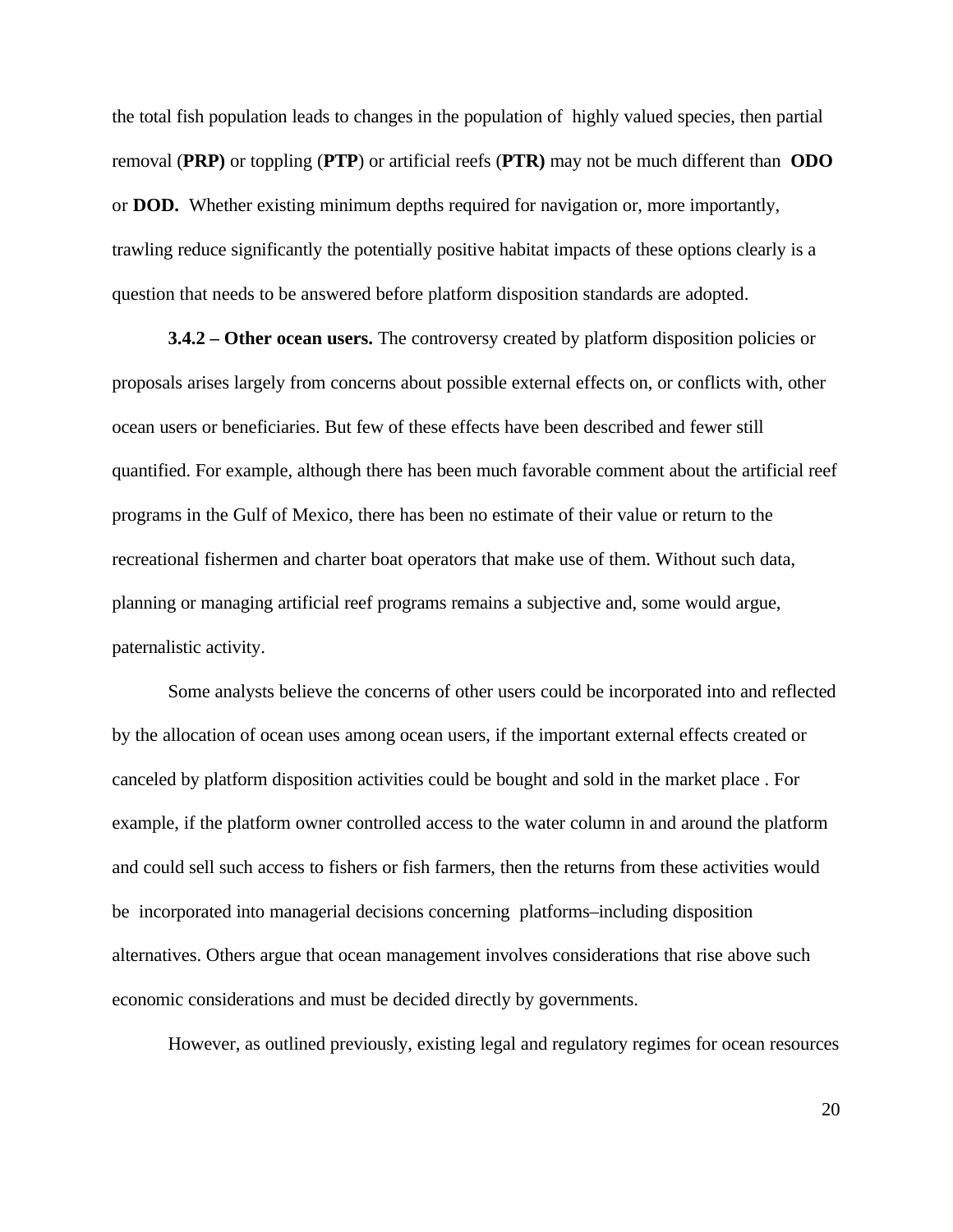permit and create many important external effects. Further, although costs to some ocean users under one alternative may be of benefit to other users (*e.g*., benefits to recreational fishers of using retired platforms as artificial reefs) impose a cost on commercial fishers and shrimpers by decreasing the area available to trawl, there is no presumption that benefits are equal to, greater than, or less than their corresponding costs.

In the United States the savings from at-sea disposal are divided between the company who owns the platform and the governmental agency responsible for the at-sea disposition program. Thus, every platform that is brought to shore that could be disposed of less expensively at sea, also represents an external cost in terms of governmental revenues that are lost permanently.

The most important external cost that the disposition of retired platforms may create for other ocean users is the loss of habitat for reef fish that may be valued very highly in some marine environments such as the Gulf of Mexico. Again, disposition options **ODO** and **DOD** would impose the largest "losses" (or failure to realize benefits) of this kind. Table 3.4 makes a modest distinction between them on the grounds that most platforms for which **DOD** would make economic sense are likely to be less accessible and hence less valuable to fishers and divers.

The aesthetic or scenic costs which some coastal residents and environmental groups argue platforms create, particularly if they are visible from land, are also acknowledged in the table. Just as many individuals believe they are better off if a scenic or wilderness area is preserved–whether or not the area is visible or accessible to the individual–so some coastal residents and others argue their wellbeing or satisfaction would be enhanced if no new platforms were installed. Similarly, commercial fishers who trawl for a living argue that failure to remove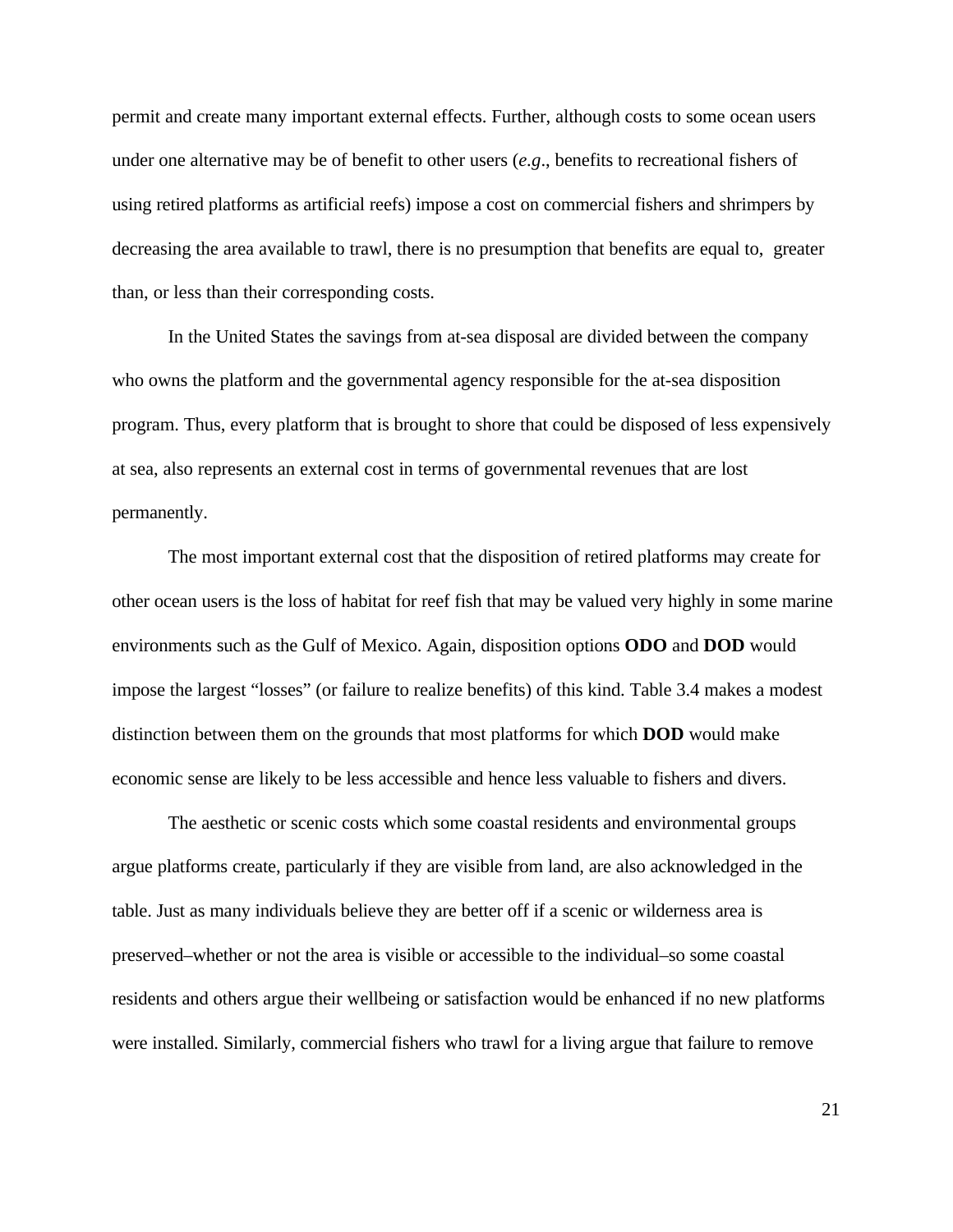platforms prevents a recovery/expansion of their rightful domain.<sup>26</sup>

Considered in the abstract, the arguments of preservationists and fishermen are powerful determinants of public attitudes, especially the former. The power of the preservationists' arguments is reflected in the fact that either state-level or federal moratoria now block the installation of new platforms along most of the U.S. coastline except the western and central Gulf of Mexico.

In the case of platform removals, however, only very modest weight is given these considerations in the ranking shown in Table 3.4. In terms of aesthetics and freedom to trawl, platform removals proceed too slowly and incrementally, relative to the total stock of platforms in place, to elicit the intensity of concern that platform installations in a new, undeveloped area do. In environments such as California which has only 23 operating platforms, some large and in relatively deep water, this generalization may not apply as well as it seems to in the Gulf of Mexico with its approximately 4,000 platforms.

In Louisiana, the approved artificial reef sites reside an average of 30 miles from shore and range between 15 and 100 miles from shore. Especially those at the distant end are not very accessible to recreational fishermen making day-trips. However operating platforms are accessible and are used heavily.

From a marine environment/habitat perspective, as platforms are decommissioned and removed, there is a net loss, both as direct habitat and as a factor that reduces the pressure on natural reef habitat. The economic impact of this loss is multiplied by the fact that the more accessible platforms, closer to shore, are usually those that are likely to be the first to be removed.

So far, in the U.S. Gulf, only about one out of every fourteen decommissioned platforms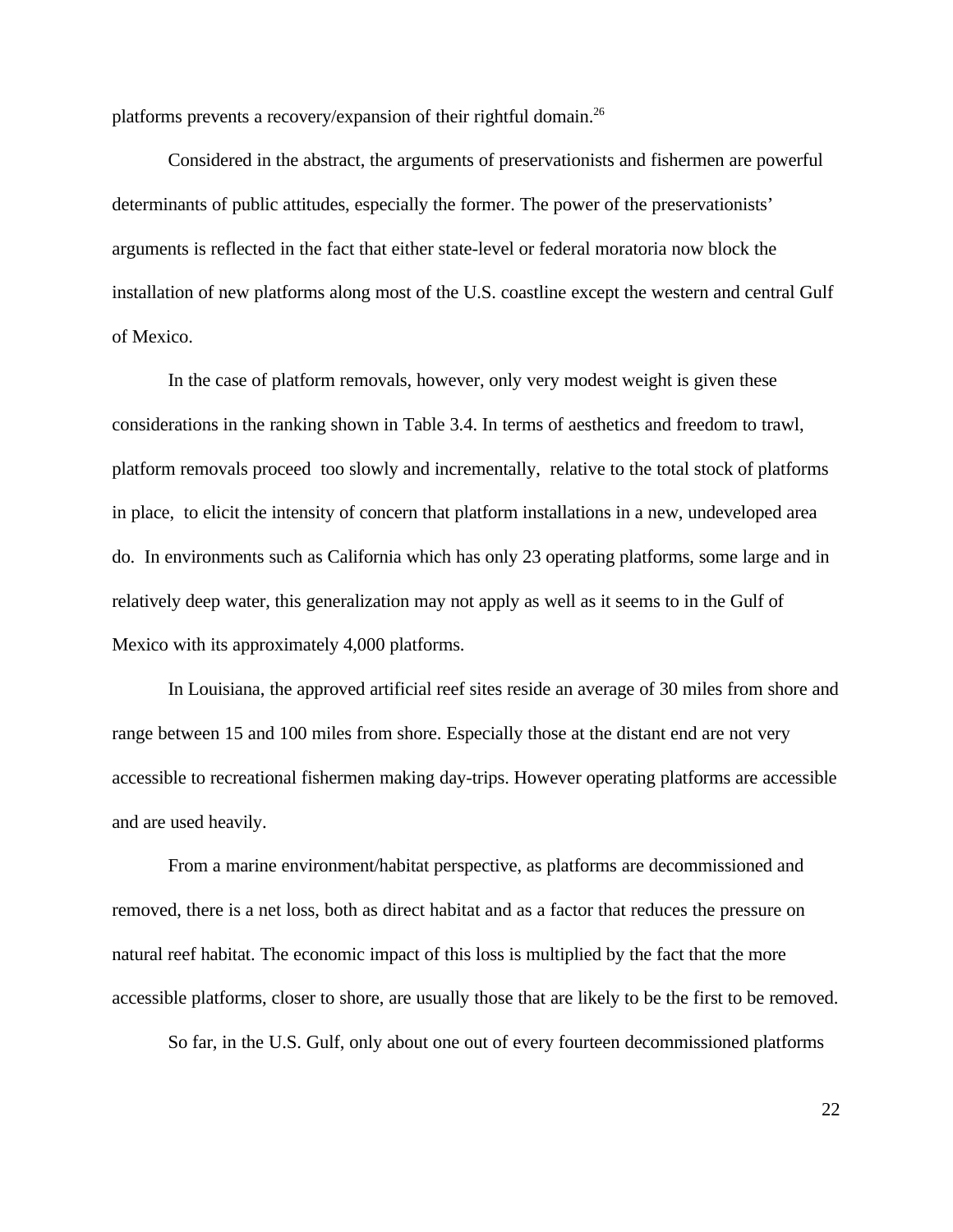ends up as artificial reefs.<sup>27</sup> There are two reasons for this low conversion rate. First, the platforms that have been decommissioned have been relatively small and close to shore, which makes onshore salvage or refurbishing for reuse a better option from an economic point of view. The economic disadvantage of onshore disposal grows as the size of the platform and the distance to shore increase.

The second reason for the low conversion rate is that the areas authorized by Louisiana for creating artificial reefs are quite far from shore, which increases the economic advantage of onshore disposition. Texas' program is more liberal and authorizes the creation of an artificial reef by toppling platforms in place as long as doing so does not interfere with other ocean users. The areas off the Texas coast where toppling is permitted are residuals remaining after areas required by other users are specified. But the relative discrepancy between the Texas- and Louisianaadministered programs is still dramatic. A recent paper by L. Dauterive of MMS' New Orleans Office indicated that the Louisiana artificial reef program had attracted 83 platforms compared to 45 in Texas<sup>28</sup>. However, there are almost seven times as many platforms (3,466 according to our data base) in the waters feeding the Louisiana program as are eligible for Texas' program (509), and, more specifically, 1,488 platforms have been removed from Louisiana's waters compared to 217 from Texas'. Thus Louisiana has retained about 5.5 percent of its retired platforms as artificial reefs while Texas has retained almost 21 percent.<sup>29</sup>

Similarly, the relative advantages and disadvantages of the alternatives to onshore disposal will change with the economic, political, and physical attributes and aspirations of each country. For example, a wealthy country with only a few offshore platforms close to shore, extensive natural reef or hard bottom habitat, and an active environmental movement might rationally select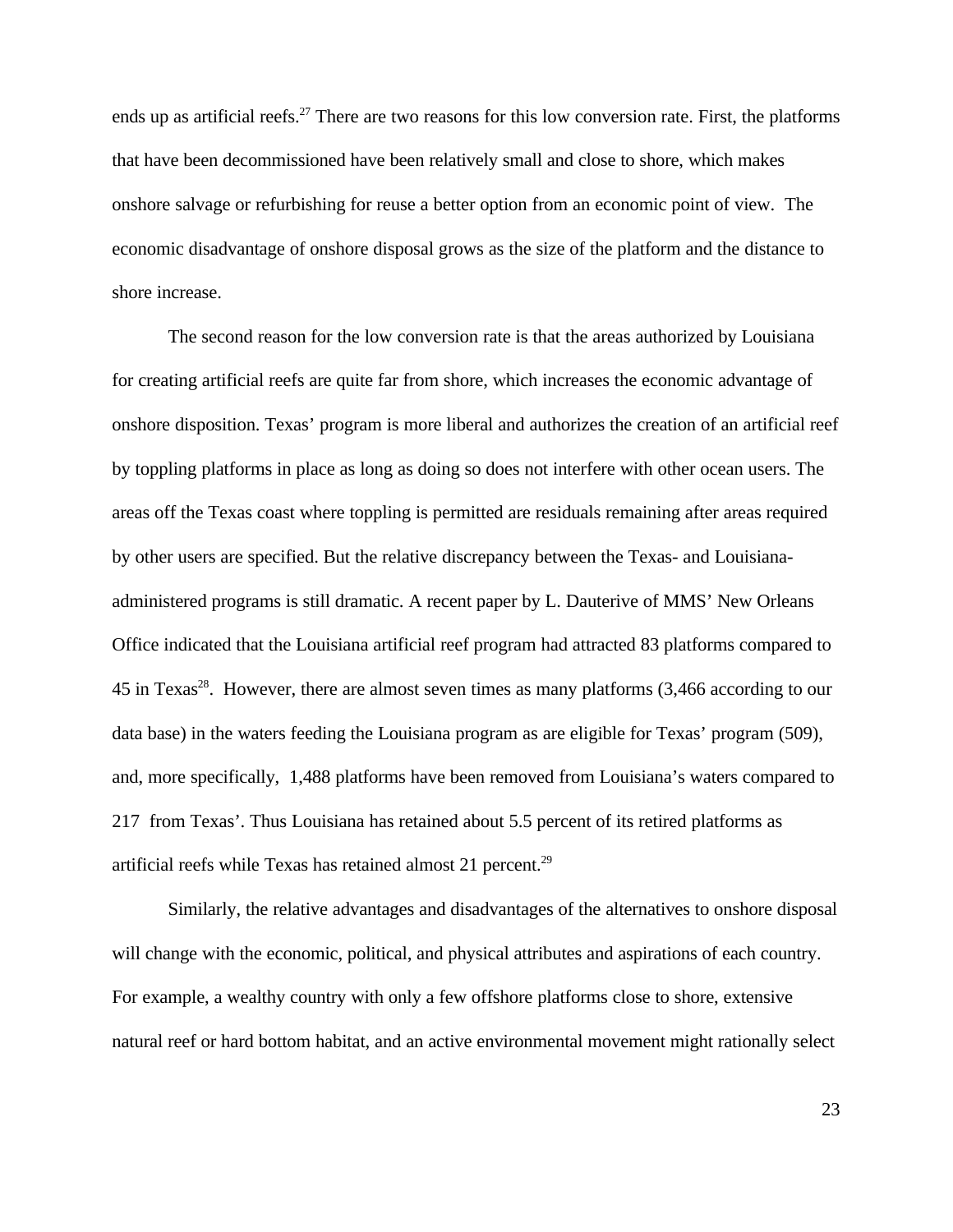a quite different policy option than a poor country with many large platforms, located far offshore, with little hard-bottom habitat, whose political agenda is driven by aspirations for more rapid economic development.

#### **4. What is a "large" platform?**

The previous analysis indicates that economic evaluations will quite likely suffice to ensure that smaller platforms, in relatively shallow water, close to shore, will be brought to land for salvage, or refurbishing. Thus at-sea disposition alternatives probably are relevant only for deliberations concerning large platforms in fairly deep water. Estimation of possible costs of enacting Onshore-Only as an international disposition standard requires that such a "large platform" be defined .

### **4.1 - Conservatism of current international standards.**

The International Maritime Organization (IMO) says that all platforms weighing less than 4,000 tonnes located in less than 75 meters of water are to be removed to shore for salvage or disposal in their entirety. Larger platforms in water deeper than 75 meters can be cut at the 55 meter depth and brought to shore. The clearance to 55 meter depth presumably would ensure that there would be no threat to navigation.<sup>30</sup>

These requirements seem unrealistically conservative. The Louisiana Offshore Oil Port(LOOP) is a facility designed to permit direct access to the US Gulf by very large crude carriers (VLCCs) and ultra large crude carriers (ULCCs). Oil unloaded at LOOP is then pipelined to shore in a 56-inch diameter line. LOOP is located 18 miles off the Louisiana coast in 115 feet ( about 35 meters) of water. Some VLCCs and ULCCs require water depths of 85 feet or 26 meters for safe operation. Thus, LOOP's 35-meter water depth provides a safety cushion of about a 35 percent. The IMO-comparable implicit safety margin for VLCCs or ULCCs are 112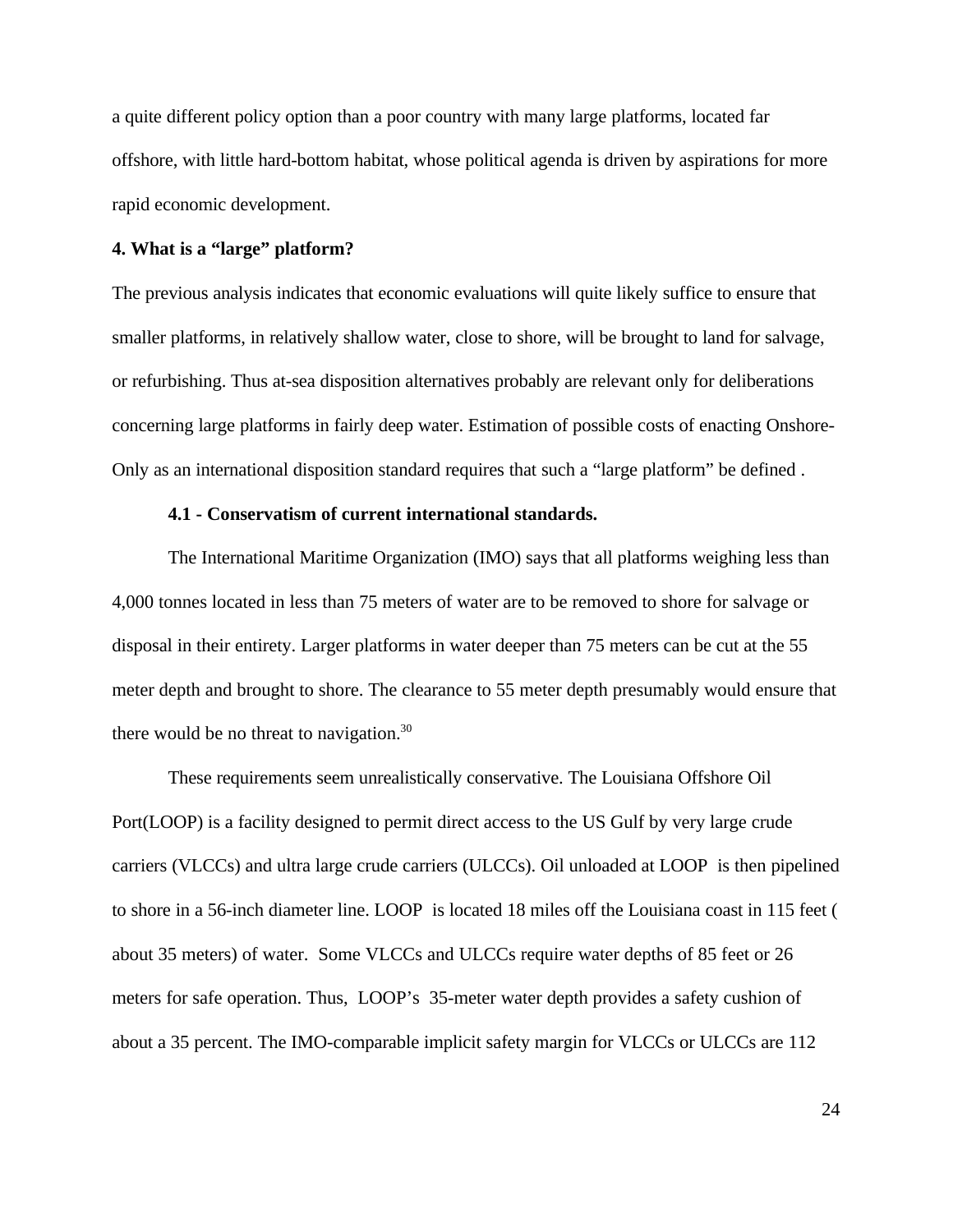percent for platforms cut at 55 meters. Even for an engineer, this seems too cautious. But in the following section we use a 4,000 tonne weight and 55-meter water depth as a conservative minimum criteria to define a "large" platform.

The other rationale for the IMO requirements may be to avoid interfering with trawling by commercial fishermen. While such deep trawling may take place on a limited scale, any fishermen doing so in all likelihood would have to have global positioning and navigation systems capable of recognizing and avoiding remnants of partially removed platforms. In a relative sense, the area precluded from trawling by a partially removed platform is insignificant.

#### **4.2 - The geographic distribution and vintage of "large" platforms.**

Figure 4.1 shows the distribution of platforms among major producing regions. Only "major structures" are included. Major structures are those that have at least six wells and two pieces of equipment. This excludes caissons, satellite platforms and well protectors as well as some small platforms. The exclusion also explains the difference and between the platform totals for the Gulf of Mexico referred to previously and that shown in the table. Also, not all major structures are included, only those located in the 13 major producing areas.

The geographical distribution of all major structures is not indicative of the distribution of large structures as we have defined them–*i.e*., as platforms that weigh more than 4,000 tonnes and sit in waters at least 55 meters deep. As Figure 4.2 shows, large platforms are more evenly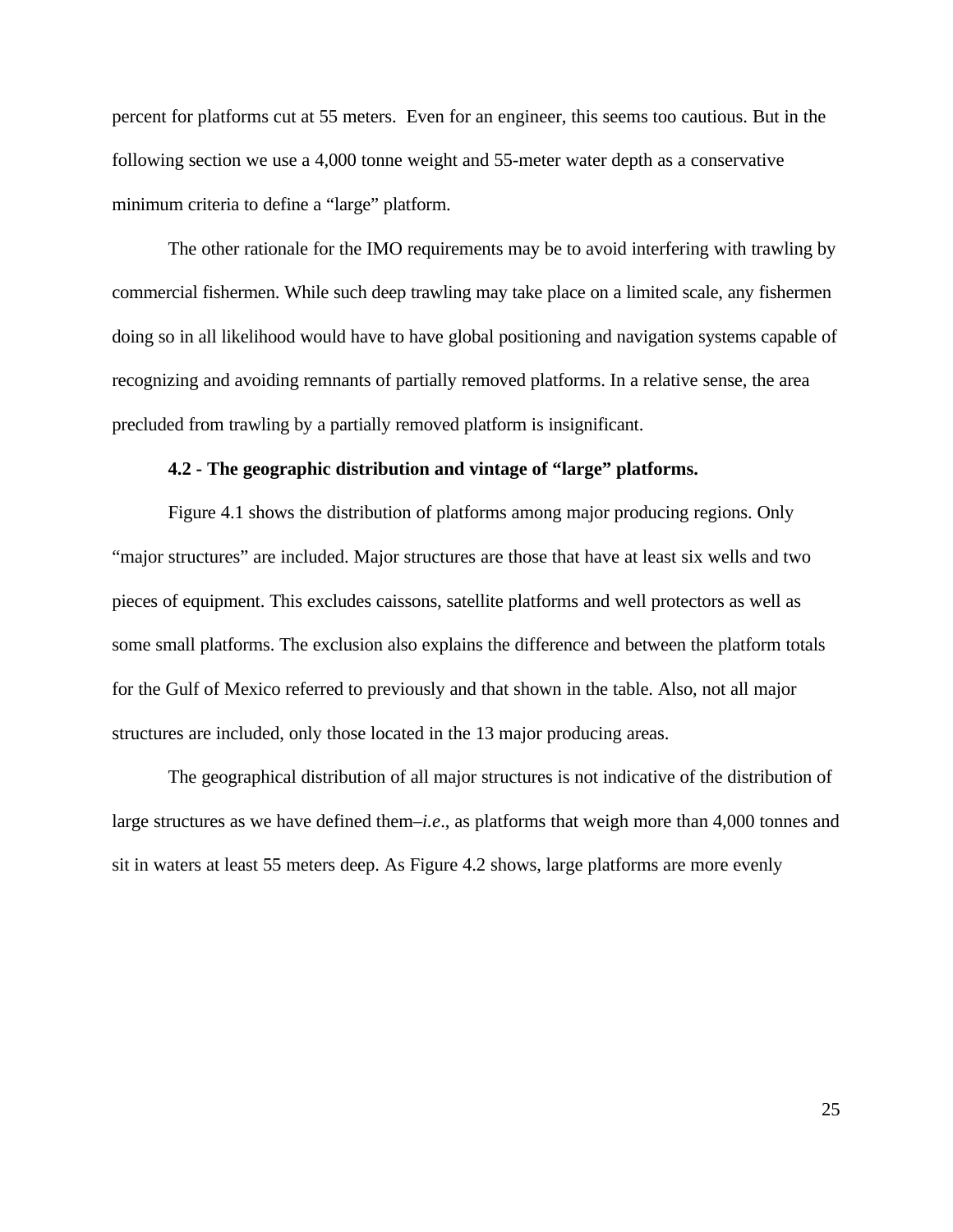

Figure 4.1 - Offshore Platforms by Major Producing Region



Figure 4.2 - Number of "Large" Offshore Platforms by Major Producing Region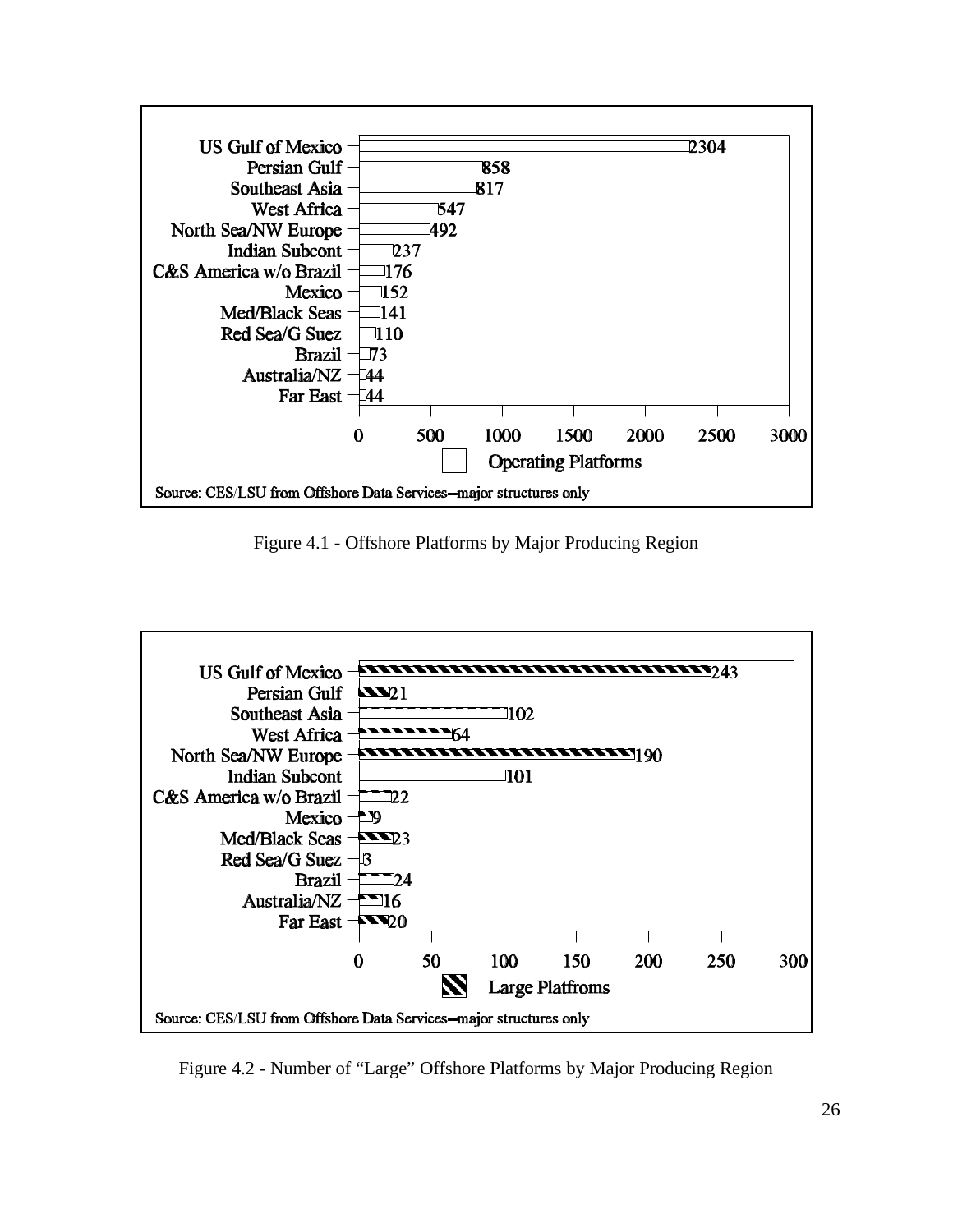distributed than is the case for all platforms. Forty-eight percent of all the platforms included in the tabulation used to make Figure 4.1 were located in the U.S.'s portion of the Gulf of Mexico with 62 percent in other petroleum regions of the world. The U.S. Gulf of Mexico's share of large platforms is 29 percent with other regions accounting for the other 71 percent..

To see the relative importance of the disposition of large platforms in each region, the relevant measure is large platforms as a percentage of all platforms. This is depicted in Figure 4.3. The North Sea/North West Europe, Indian Sub-Continent, Brazil, Australia/New Zealand, and the Far East, all show a *relative proportion* of large platforms at least three times larger than is the case for the U.S. Gulf of Mexico. Further, four other regions (Southeast Asia, West Africa, Central and South America except Brazil, and the Mediterranean/Black Seas) show proportions larger than the U.S. Gulf, leaving only three with a smaller proportion. Thus, in relative terms, the disposition of large platforms is not a U.S. Gulf of Mexico or a North Sea/Northwest Europe problem.

The other measure needed to assess the severity of the offshore platform issue, in addition to the geographical disposition, is how soon the disposition decision will be have to be made. This depends on several factors: the nature of the geology, the life of the field, the development strategy used to produce the field, whether the platforms perform other functions such as pipeline pumping, processing, servicing, and quartering, the relevant regulatory requirements, and so on. Each platform will be somewhat unique and should be evaluated on a platform-by-platform basis to make a reliable estimate.

For the limited purposes of this paper, however, we will use only the median of the age distribution of the platforms to evaluate the imminence of the disposition decision in the regions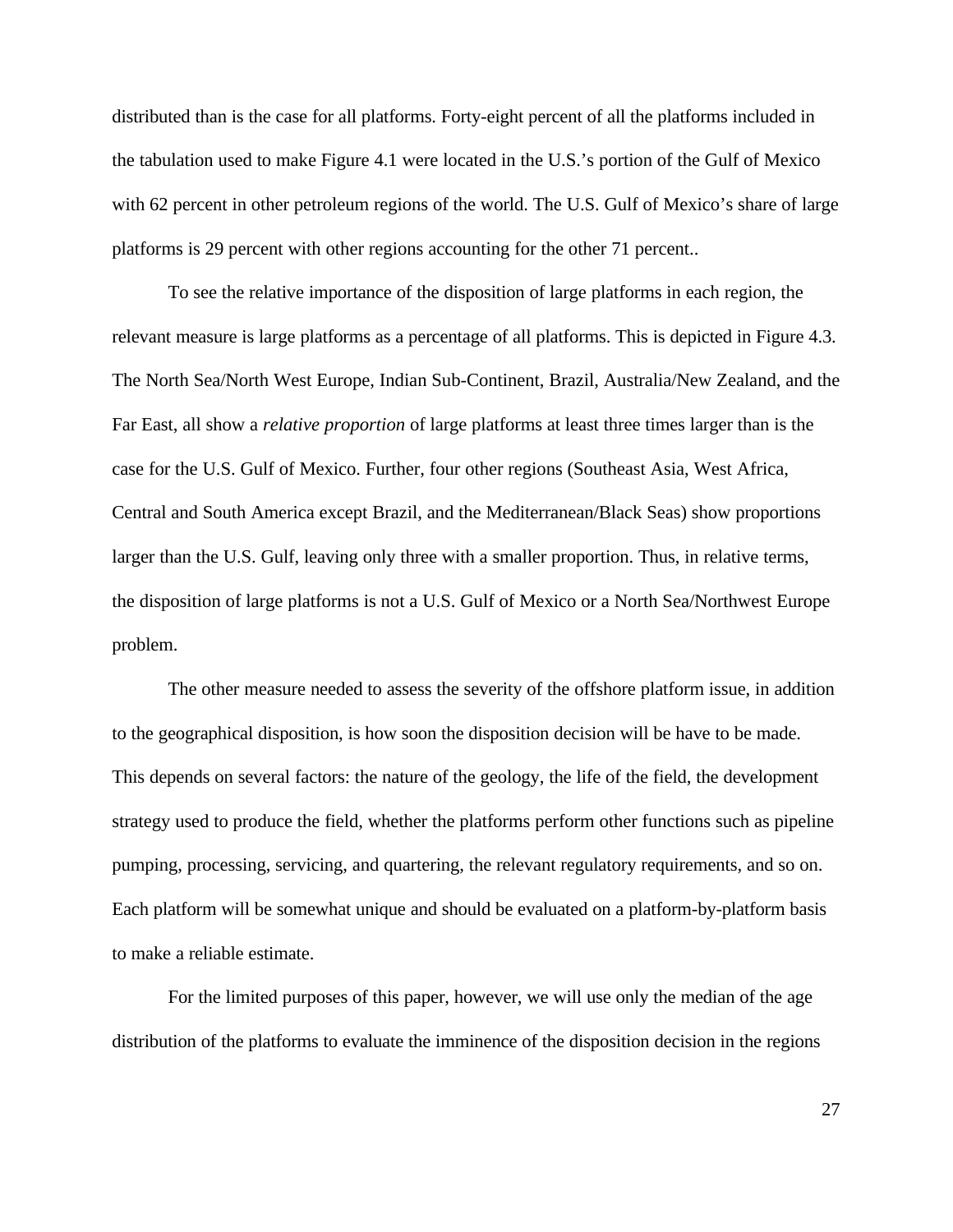

Figure 4.3 - Large Platforms as a Percentage of All Platforms by Major Producing Region

included in our study. Figure 4.4 shows the median age of all major offshore platforms, those that meet our criteria for a large platform as well as those that do not. Although we usually think of the Gulf of Mexico as being the pioneer in offshore development, nine of the 12 other regions had a median age that was equal to or greater than the median for major structures in the Gulf.

Figure 4.5 shows the median age of only the large platforms. Although the age differences are smaller for large platforms, the pattern still holds. Seven of the 12 other regions had median ages for large platforms that were equal to or greater than the U.S. Gulf. We have not examined the age distribution for all producing regions, but, elsewhere, $31$  we have analyzed the data for the U.S. Gulf of Mexico in more detail. The average age of major and non-major structures in the U.S. Gulf has increased steadily, reaching 17 years for major structures in 1997.

However, the average age of structures that have been removed is significantly less. As of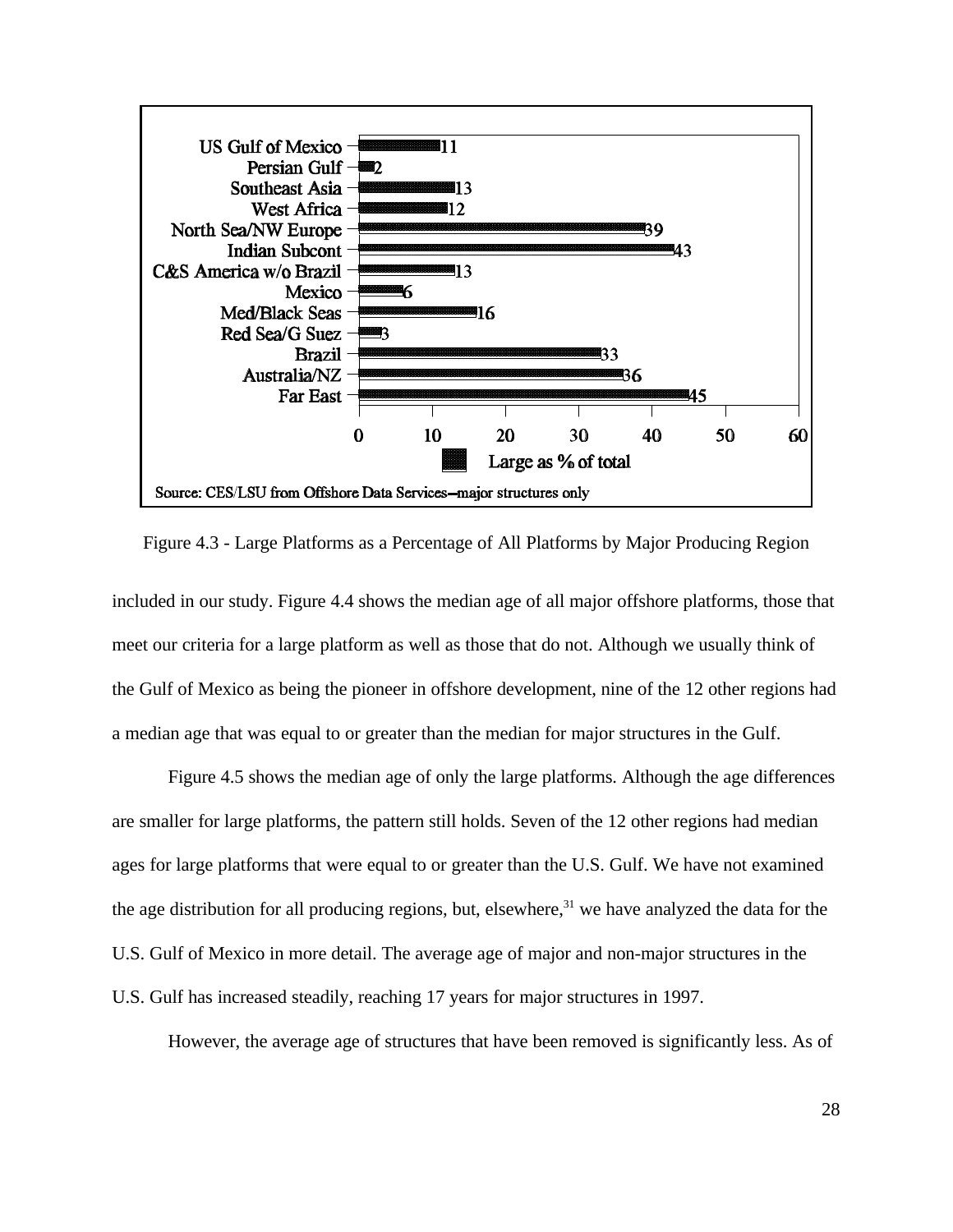

Figure 4.4 - Median Age of All Platforms by Major Producing Region



Figure 4.5 - Median Age of "Large" Platforms by Major Producing Region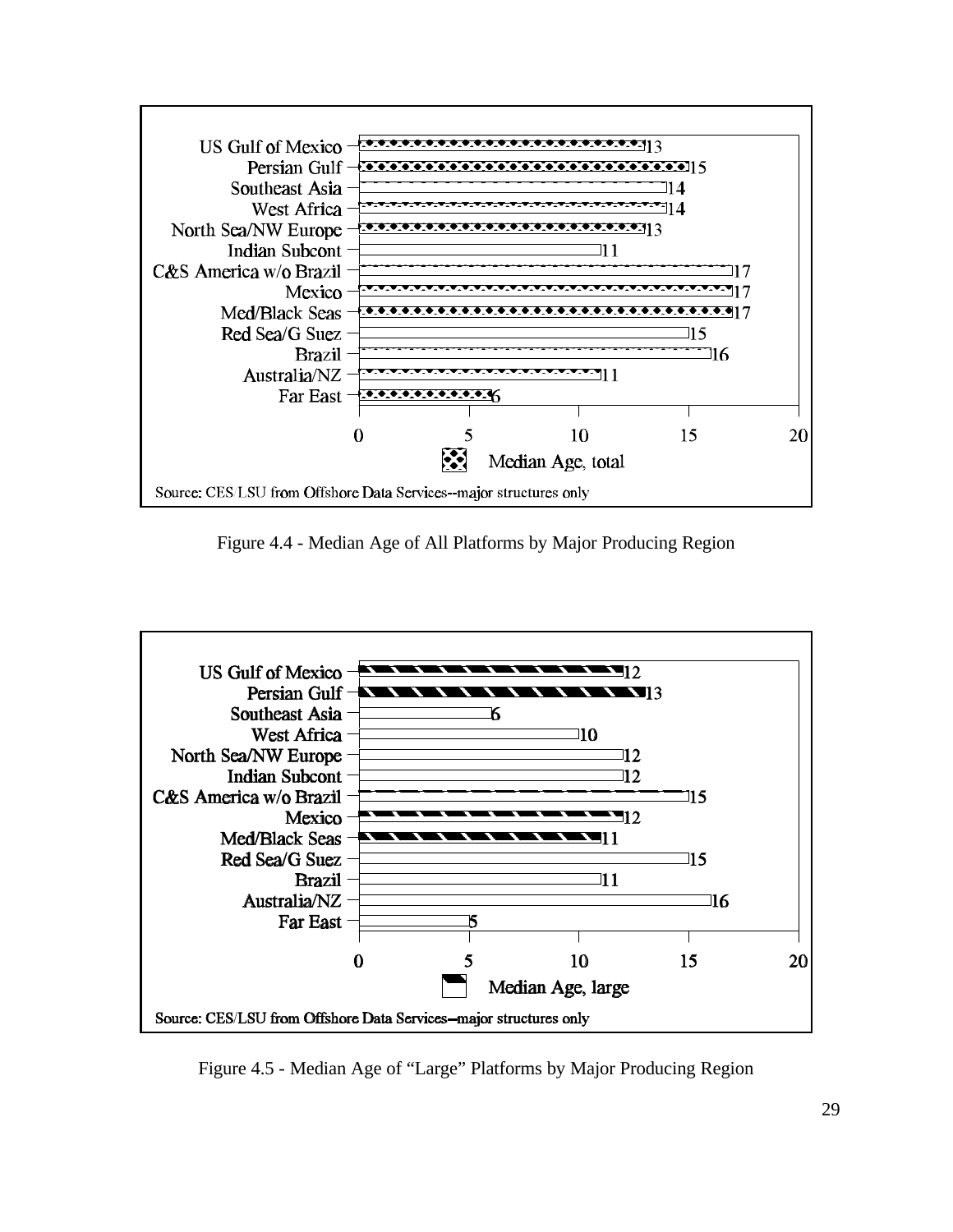1997, the average age of major structures that had been removed was only 14 years. Not all of these are "large platforms" using our definition. Using those located in waters at least 200 feet deep as an approximation, 331 such platforms had been removed as of 1997. The average age of these platforms at the time of their removal was 12.8 years.

These data reinforce the previous three graphs' implication that platform disposition policies are not a matter of concern only in the North Sea or the U.S. Gulf of Mexico. Indeed the data suggest that the disposition of large platforms is an issue that is, in a relative sense, about as imminent in 10 of the other 12 regions as it is in the U.S. Gulf of Mexico.

#### **6. Implications and conclusions**

**6.1. Onshore disposition should be an option not a goal -** In many natural resource policy debates, the frequently idealized, pre-human-intervention situation is implicitly assumed to be a state superior to all others. Given this assumption, the "relevant" policy question becomes: How much would it cost to regain or make progress toward that "ideal," and would the costs result in serious, irreparable economic harm to those on whom they would ultimately rest?

Despite the strong support by environmental organizations for onshore-only-disposition, there is little evidence that any of the other alternatives involving disposition at-sea would damage the marine environment significantly or place it at risk. Accepted engineering practices require that all wells be severed and permanently plugged and all the platform components other than bare steel or concrete be removed under all disposition alternatives. We know of no studies that have shown generic, detrimental environmental consequences from any of the disposition-at- sea alternatives.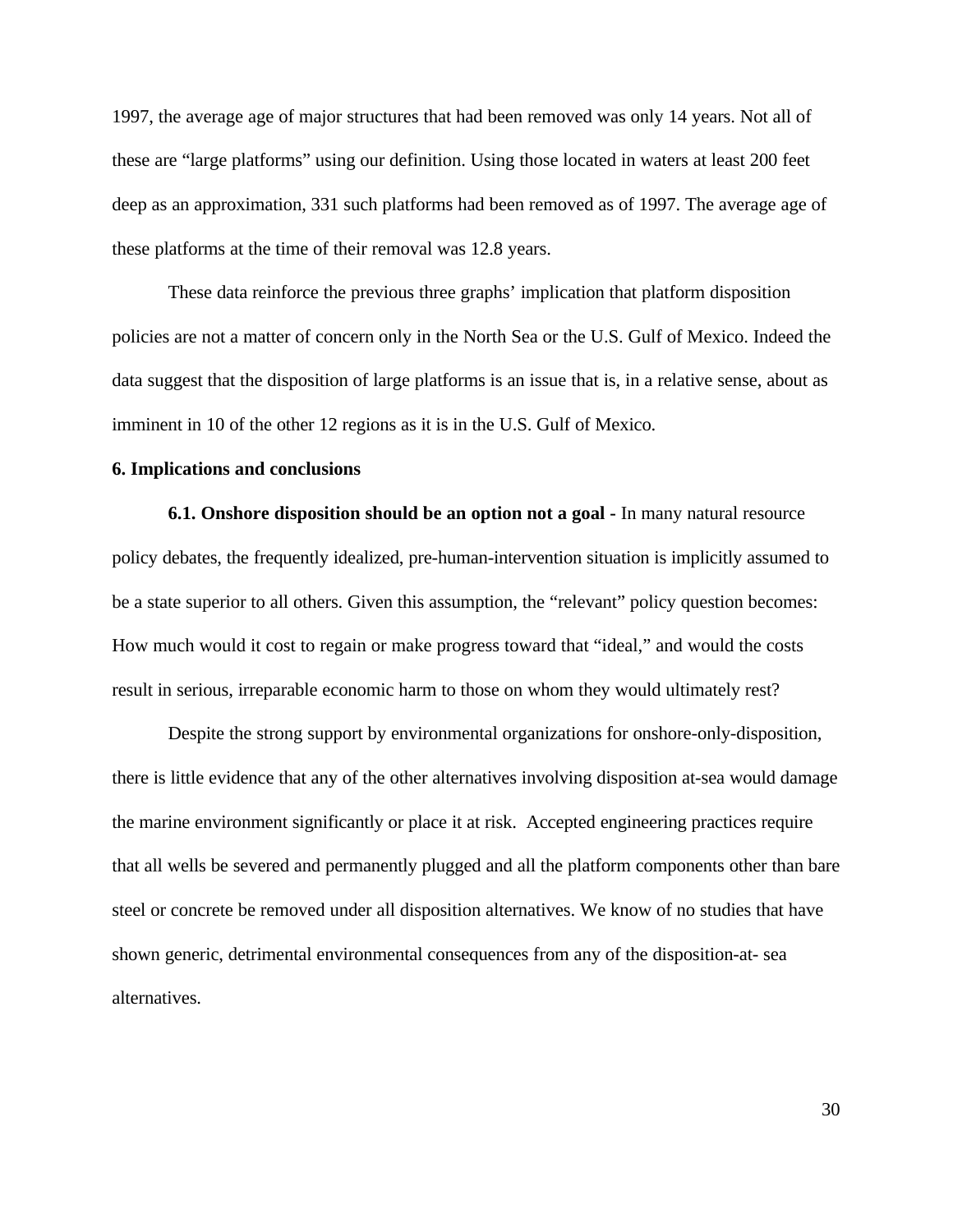The primary effect on the environment of platform decommissioning is the reduction of reef-like marine habitat that takes place when platforms are towed to shore or to deep ocean sites for disposal. We know of no studies that argue that the value of leaving all or part of the platform at sea is less than the value of complete removal and onshore salvage. Further, onshore disposal also entails a number of risks to worker safety and environmental amenities that at-sea disposal may avoid.

The inference of the commonly used pejorative for at-sea disposition,"ocean dumping,"is that accumulated platforms from a depleted oil field would create some sort of functional or aesthetic nuisance for other ocean users. This vision is inconsistent with the scale and density of the exploration and development of an oil field with today's technology. As the industrysupported *E&P Forum* has pointed out, there are roughly 7,100 shipwrecks at the bottom of the North Sea compared to about 300 operating platforms. With their adjacent buffer or safety zones the platforms in the U.K.'s part of the North Sea take up about 0.05 percent of the sea bottom which, E&P Forum asserts, is over-fished in any event.<sup>32</sup>

Finally, marine scientists have argued that the trawling is detrimental to the sea bed. In a recent article in *Conservation Biology<sup>33</sup>* trawling is compared to clear-cutting forest lands. But, clear-cutting, the authors note, annually affects an area the size of the State of Indiana while trawling takes place on an area twice the size of the contiguous United States. Thus platform disposition practices which limit or, with management and planning, reduce the area of the sea bed open to trawling may well enhance the overall marine environment.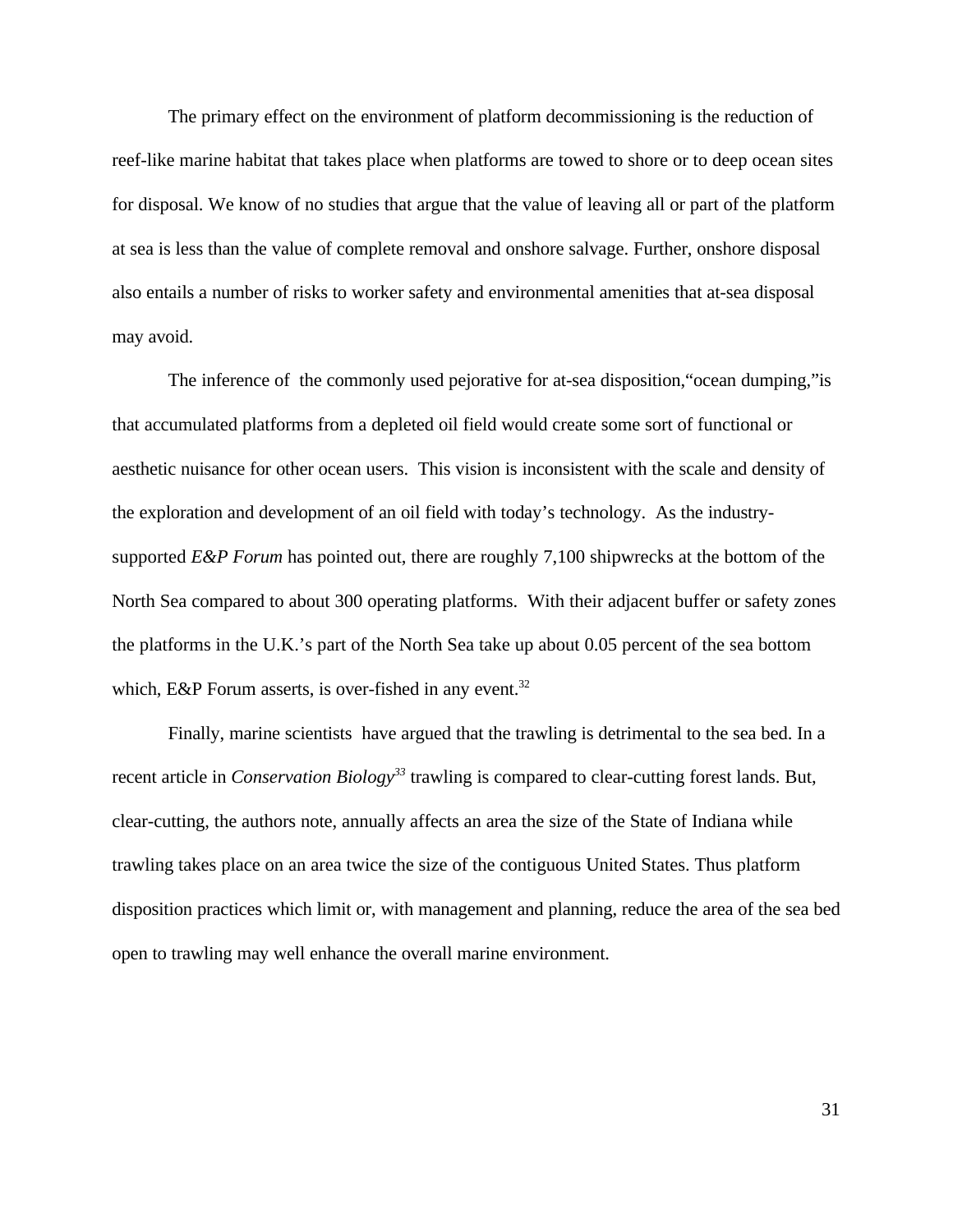**6.2 - International Standard Setting -** The campaign by Greenpeace to prevent the sinking of the North Sea storage and transfer facility Brent Spar was so successful that it not only achieved the immediate goal but secured their claim for leadership among environmental organizations in this area of ocean and coastal policy. It also increased the political power of environmental groups and the green political parties in Western Europe. As disposition decisions come closer and the political power of the environmentalist side of the debate strengthens, siding with "ocean dumpers" has become an increasingly uncomfortable position for many western European politicians and their parties. This is an observation not a criticism. As a general principle political response to changing public opinion is a good thing.

 But it is important to understand that this is a response largely to political attitudes, values and strengths in Western Europe, not to new scientific information, better engineering practice, or changing economic analysis.

Unfortunately in this case, "good politics" may lead not only to "bad economics" but to bad management of ocean resources. Procedures that involve the disposition (or a new use) of platforms at sea are superior both environmentally and economically in some settings–especially when large platforms in deep water are involved.

Large platforms form a very significant part of the total stock of platforms not only in the North Sea but also in the Indian Subcontinent, Brazil, Australia/New Zealand and the Far East. Further, in most regions the median age of large platforms is only slightly below the median age of all platforms. Proper disposition of offshore platforms is not an issue only, or primarily, of importance to developed countries. Many countries with large platforms are well within sight of decommissioning decisions. These decisions will determine if they will bear the higher cost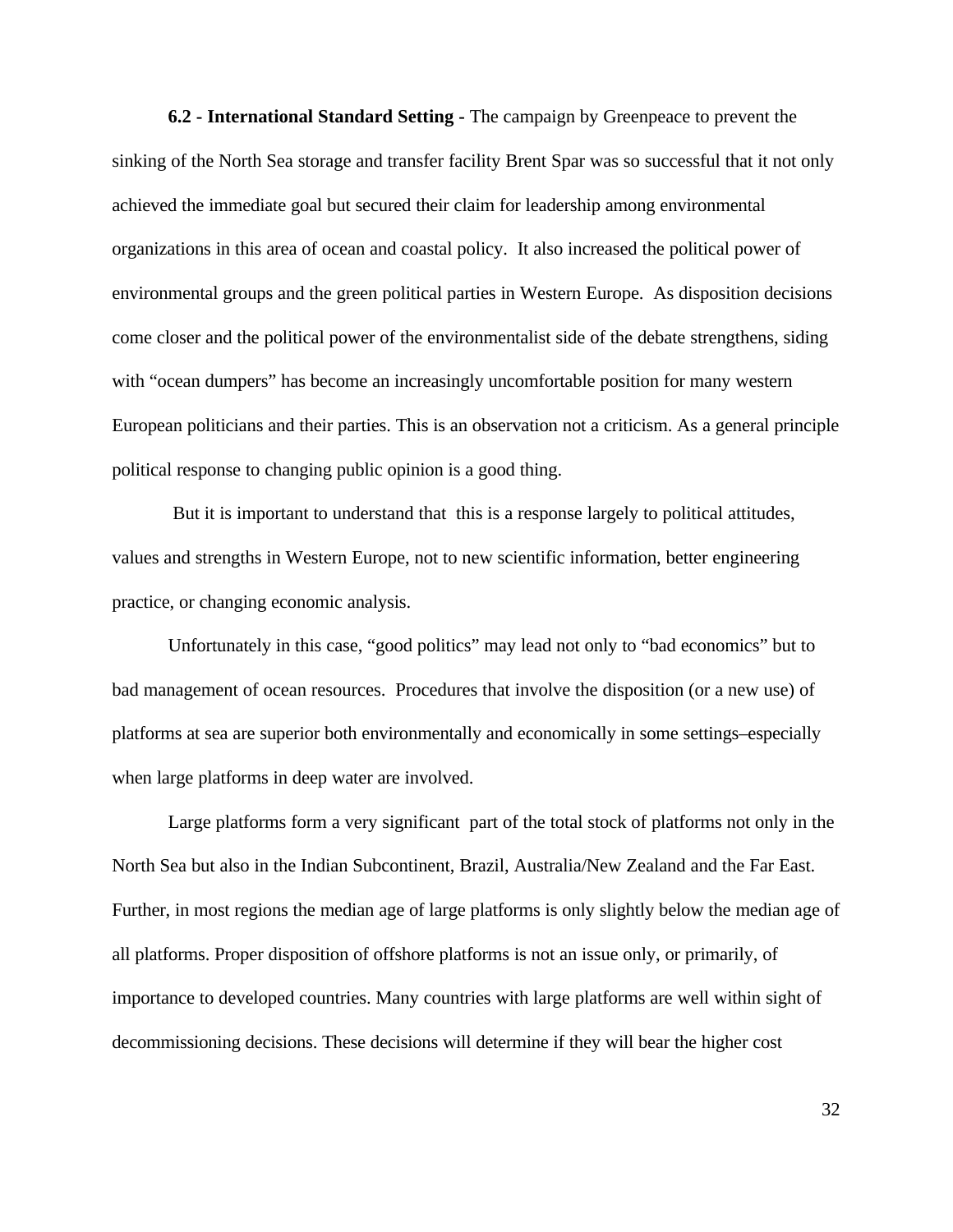implicit in the onshore-disposition-only standard or retain the options involving disposition at sea.

Although this analysis does not include an estimate of the cost of following the "environmentally correct" standard, other studies indicate that it is substantial--not only adding to monetary costs but also in losing potentially valuable marine habitat.

\* \* \* \* \*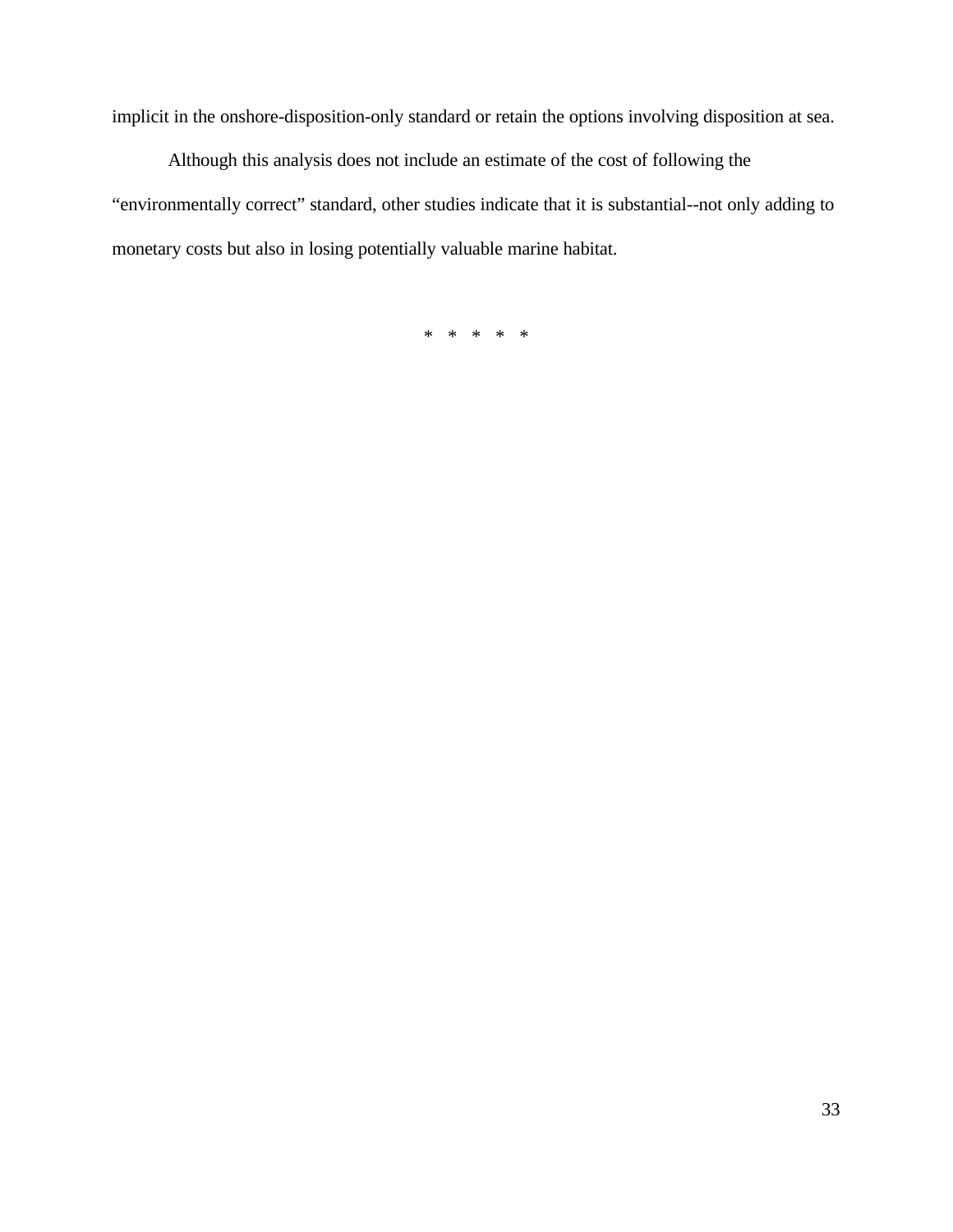#### **Notes**

1. This article is based on a presentation at the APEC (Asia Pacific Economic Commission) workshop on platform decommissioning held in Jakarta Indonesia in October 1998.

2. "Onshore-only platform disposition" is usually stated in the negative as "no ocean dumping," but "ocean dumping" covers too wide of a range of activities and its connotations are too prejudicial for balanced public policy discussions. "Onshore-only disposition" is used here as a more descriptive and more neutral term.

3.OSPAR is the Oslo-Paris Environment Ministers organization that deals with maritime pollution in the North East Atlantic. Belgium, Denmark, France, Finland, Germany, Iceland, Ireland, Norway, Portugal, Spain, Sweden, Switzerland, the UK and the European Union are its members.

4. See "What goes down must come up," in *Financial Times-Energy World,* No. 99 (August, 1998) for a forthright and spirited, if openly disdainful, discussion of the meeting. The article also points out the irony of OSPAR's concern that the industry would turn to concrete platforms to avoid costs of onshore disposition. In fact, some of the most modern platforms designed to be removed and reused or, if desired, disposed of most easily and cheaply are made of concrete. Further the, *Financial Times* article points out, there are far more accessible and practical loopholes in the agreement. Conversion of a steel platform to an artificial reef, for example, could be treated as a "new use" not subject to the on-shore only requirement and "derogations" or casesby-case exceptions are allowed on economic as well as environmental grounds.

## 5. ICF Resources Inc. 1995 *Impact on U.S. Companies of a Worldwide Ban on Disposal of Offshore Oil and Gas Platforms at Sea.* Prepared for the American Petroleum Institute, p. i.

6. In a Greenpeace press release, a spokesperson said, "The ban on dumping steel oil installations is a total vindication for Greenpeace's three year campaign, which began with the Brent Spar in 1995. The European public–which did not want the sea used as a dump site–has won and our seas will be the cleaner for it." Press Release" GREENPEACE CLAIMS HISTORIC VICTORY AT OSPAR CONFERENCE, Greenpeace International, dated July 23, 1998.

7. Ironically, after pipeline technology and economics had made such structures rare for two decades, they again are being seriously considered for use in deep water producing regions in the Gulf of Mexico and elsewhere. The U.S. Minerals Management Service has issued request for proposals to address the environmental impacts that may result from their use.

8. See Clifton Curtis' letter "You Can't Hide, Even in the Sea," *Wall Street Journal*, (July 7, 1995) for a concise statement of Greenpeace's argument.

9. See Bahree, B. et al. "Giant Outsmarted: How Greenpeace Sank Shell's Plan to Dump Big Oil Rig in Atlantic: Environmentalists Used TV to Win the PR Battles While the Firm Bumbled: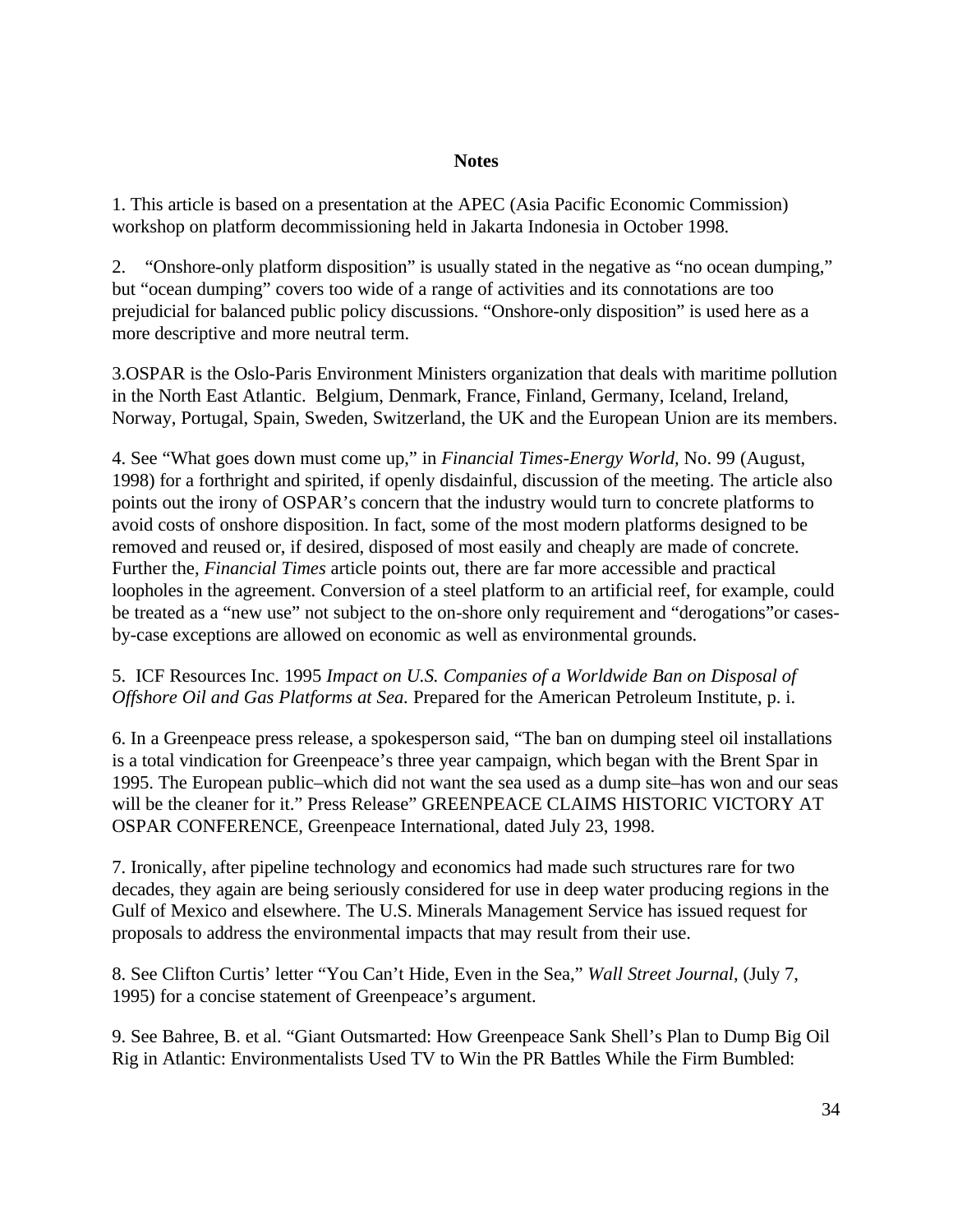Science Loses to Joe Six-Pack," *Wall Street Journal,* July 7, 1995, p. A1

10. June 6, 1995, the cover and much of the issue featured the controversy.

11. Nesbet, E.G. and C.M.R. Fowler, "Is metal disposal toxic to deep oceans?" *Nature* Vol 375, (June 29, 1995) p.715, the editorial is entitled "Brent Spar, broken spur: Shell Oil's decision not to sink a used oil-rig is a needless dereliction of rationality" *Ibid.*, p. 708.

12. "Shell Finally Finds Home for Brent Spar As Wharf in Norway," *The Oil Daily,* January 30, 1998, p. 5.

13. Letter to the editor by Jonathan Hall, "Lessons of the Brent Spar," *Washington Post*, July 7, 1995, p. A20.

14. "Shocked Shell," *Wall Street Journal*, June 20, 1995, p. A22.

15. See subtitle of editorial cited in note 9.

16.Bahree, B. et al., "Giant Outsmarted: How Greenpeace Sank Shell's Plan to Dump Big Oil Rig in Atlantic," *Wall Street Journal*, (July 7, 1995 ) p. A3.

17. See the nineteen point position paper by Clifton Curtis, Biodiversity/Oceans Advisor, Political Division, Greenpeace International, in Pulsipher, A.G. (ed) Proceedings: An International Workshop on Lease Abandonment and Platform Disposal: Technology, Regulation and Environmental Effects, April 1996. Center for Energy Studies, Louisiana State University. Baton Rouge, Louisiana. MMS Contract 14-35-0001-30794, pp.31-33 for an admirably forthright summary of their position on the disposition of platforms. Although many subsidiary considerations are stated, a fundamental theme is that "Oil is a threat to the environment from extraction through production to its end use. The oil industry is neither clean nor sustainable." *Ibid., p. 32.* The implication is that since oil production is such a fundamental threat, most things that would increase its cost are justifiable and desirable on those grounds alone.

18. Success may lead to "mellowing." The October 3, 1998, issue of the conservative and business-oriented magazine *The Economist* carried a quarter page "help wanted" ad by Greenpeace for two "Issue Coordinators."

19. See Watling, Les and Elliot A Norse, "Disturbance of the Seabed by Mobile Fishing Gear: A Comparison with Forest Clear-Cutting," pre-publication version of paper to be published in December, 1998 issue of *Conservation Biology* for a discussion of trawling.

20. ICF Resources, 1995, p. 3. The estimate is based on a survey of the literature, and ICF warns that estimates vary widely.

21.Pulsipher, Allan G., Daniel, William B., Kiesler, James F. and Mackey III, Vance. "Explosives remain preferred alternative," *Oil and Gas Journal,* May 6, 1996.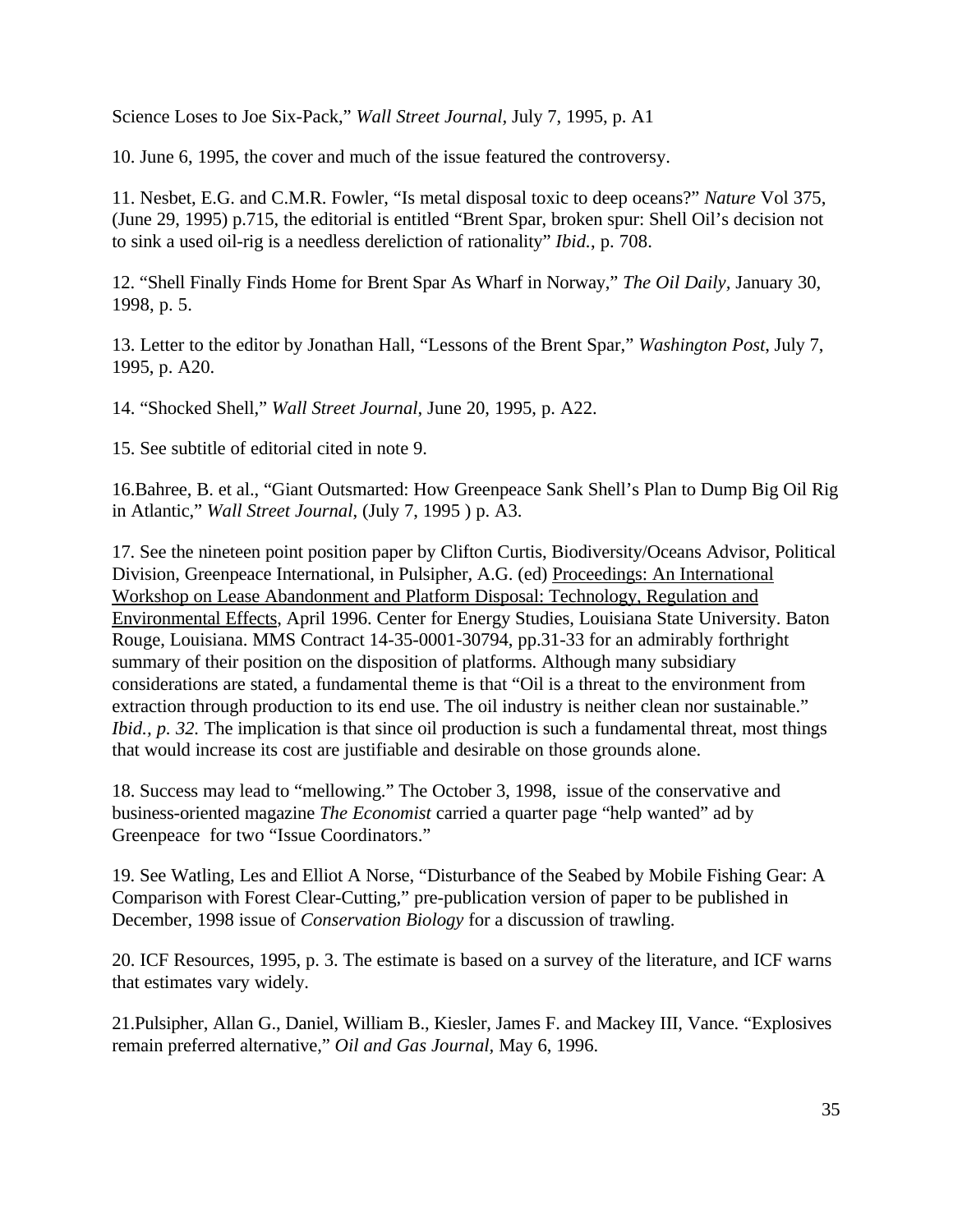22. Pulsipher, A.G. (ed.) *Proceedings: An International Workshop on Offshore Lease* Abandonment and Platform Disposal–Technology, Regulation and Environmental Effects, LSU Center for Energy Studies, Baton Rouge, Louisiana, p.111.

23. Reggio, V.C. Jr., *Rigs-to-Reefs: The use of obsolete petrolelum structures as artificial reefs.* OCS Report MMS. 87-0015. New Orleans, LA U.S.D.O.I., MMS, 17p.

24. Wilson, Charles A., David R. Stanely, and Mark Miller, *Louisiana's Artificial Reef Program: Comparison of the Assemblage of Organisms at Two Artificial Reefs and a Production Platfrom in the Northern Gulf of Mexico.* 1998-99 Annual Report to the Louisiana Artificial Reef Program Louisiana Department of Wildlife and Fisheries, Coastal Fisheries Institute, Center for Coastal, Energy, and Environmental Resources; and Wilson, Charles A. and David R. Stanley *The Louisiana Artificial Reef Research Program* 1997-98 Annual Report *Ibid.*

25. *Ibid.*

26. See a letter to the editor of the *Oxford Energy Forum* of February 1995 (p. 17-18) from Michael Sutherland, Offshore Liaison Executive, Scottish Fishermen's Federation for a forceful argument on this point

27. In a presentation included in the Proceedings of an MMS-sponsored workshop, *Decommissioning and removal of oil and gas facilities offshore California: recent experiences and future deepwater challenges,* Bud Danenberger, Chief of MMS' Engineering and Technology Division, reported that of a total of 1,559 platforms removed, only 113 had been converted into artificial reefs. This represents a decline in the percentage converted from the ten to twelve percent usually cited in the literature to only slightly more than seven percent.

28. Dauterive, L. "Rigs-to-Reefs Policy, Progress, and Perspectives," *Proceedings: 1999 SPE/EPA Exploration and Production Environmental Conference, Austin TX, 28February - 3March, 1999.* p. 316.

29. There may be other reasons for this difference, but the fact that Louisiana uses designated areas for artificial reef sites while Texas allows platforms to be toppled in-place if doing so would not interfere with other ocean uses, e.g., navigation, is likely to be the most important factor.

30.It had been expected for some time that the 75 meter requirement would be "lowered" to 55 meters. See Knott, David. "Brent spar experience haunts N. Sea platform abandonments," *Oil&Gas Journal*, June 3, 1996.p.18. However the International Maritime Organization (IMO) has deepened the requirement to 100 meters for structures put in place after January 1, 1998 that weigh less than 4,000 tons. IMO LC/SC 21/2/10 "Waste Assessment Guidance: Development of Waste-Specific Guidance." IMO standards permit partial removal and toppling in place as long as the water column is cleared to a depth of 55 meters.

31.Pulsipher, Allan G. Iledare, O.O., Mesyanzhinov, D. V., Dupont, Alan, and Qiaozhen, Lucy Zhu. *Forecasting the number of offshore platforms on the Gulf of Mexico to the year 2023*. Draft